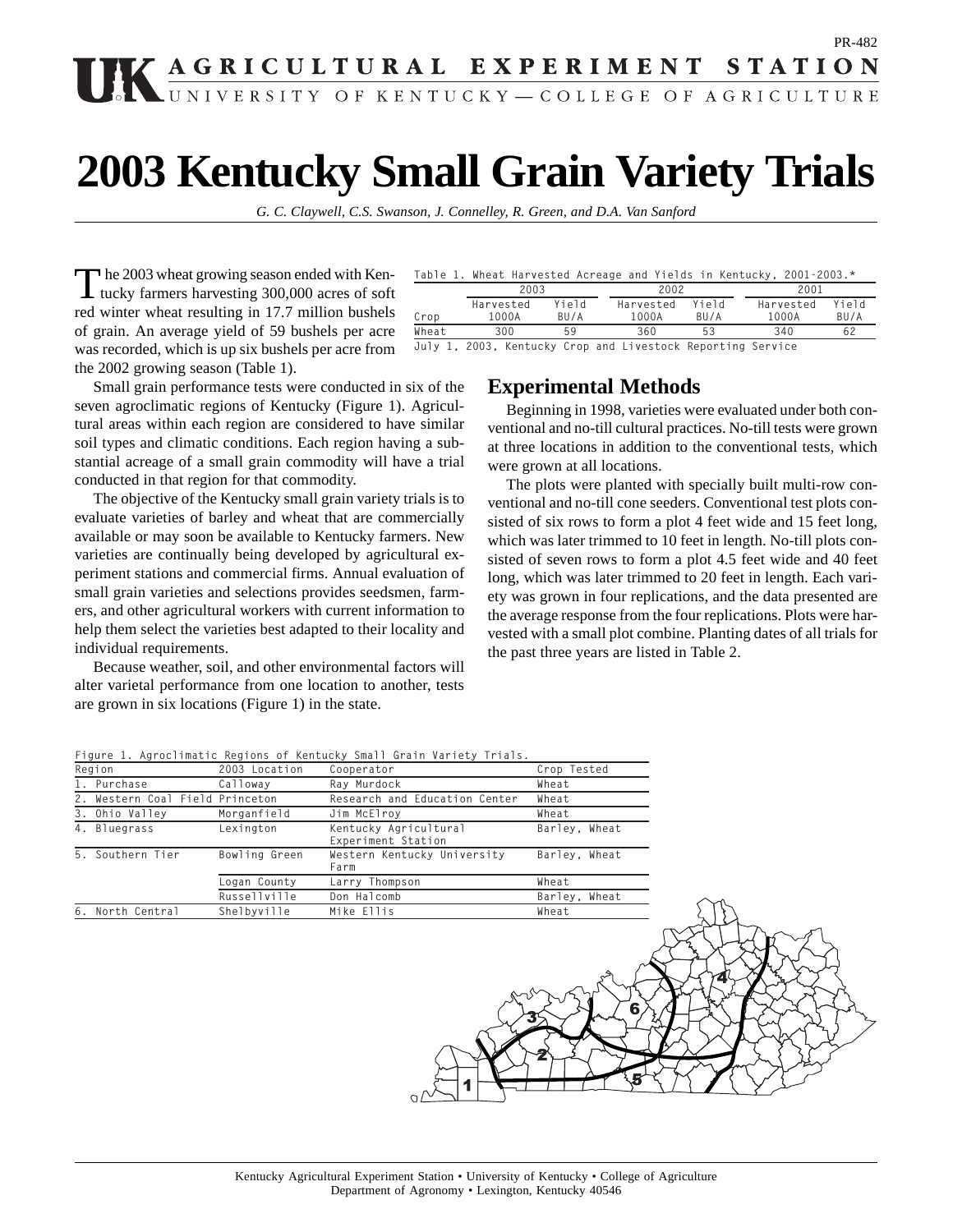|               |                        |                       |           | Table 2. Region, Location, Preceding Crop and Planting Dates of Kentucky Small Grain Trials, 2001–2003. |         |               |       |
|---------------|------------------------|-----------------------|-----------|---------------------------------------------------------------------------------------------------------|---------|---------------|-------|
|               |                        |                       | Preceding |                                                                                                         |         | Planting Date |       |
| Region        | Location               | Year                  | Crop      | Current Crop                                                                                            | 2003    | 2002          | 2001  |
| Purchase      | Murray<br>Hickman      | $2002 - 2003$<br>2001 | Corn      | Wheat                                                                                                   | 10/24   | 10/23         | 10/11 |
| Ohio Valley   | Morganfield<br>Calhoun | 2003<br>$2001 - 2002$ | Corn      | Wheat                                                                                                   | 10/21   | 11/1          | 10/16 |
| Bluegrass     | Lexington              | $2001 - 2003$         | Corn      | Barley                                                                                                  | 10/24   | 10/10         | 10/23 |
|               |                        |                       |           | Wheat                                                                                                   | 10/24   | 10/10         | 10/20 |
| Southern Tier | Russellville           | $2001 - 2002$         | Corn      | Barley                                                                                                  | 10/17   | 10/29         | 10/20 |
|               |                        |                       |           | Wheat                                                                                                   |         | 10/29         | 10/20 |
|               | Bowling Green          | $2001 - 2003$         | Corn      | Barley                                                                                                  | 10/18   | 10/9          | 10/12 |
|               |                        |                       |           | Wheat                                                                                                   | 10/18   | 10/9          | 10/13 |
|               | Logan County           | 2003                  | Corn      | Wheat                                                                                                   |         |               |       |
|               |                        |                       |           | $No-ti11$                                                                                               | 10/17   |               |       |
| Western Coal  | Princeton              | 2001                  | Corn      | Barley                                                                                                  | $\star$ | $\star$       | 10/19 |
| Field         |                        | $2001 - 2003$         | Corn      | Wheat                                                                                                   |         |               |       |
|               |                        |                       |           | Conventional                                                                                            | 10/22   | 10/30         | 10/18 |
|               |                        |                       |           | $No-ti11$                                                                                               | 10/16   | 10/22         | 10/19 |
| North Central | Shelbyville            | 2001                  | Corn      | Wheat                                                                                                   |         |               |       |
|               |                        |                       |           | Conventional                                                                                            | 10/24   | 10/3          | 10/4  |
|               |                        | $2002 - 2003$         | Soybeans  | $No-t111$                                                                                               | $***$   | 10/3          | 10/4  |

**\* Barley trial not grown at Princeton 2002-2003.**

**\*\* No-till wheat trial not harvested.**

In some instances, uncontrollable factors—such as excessive rainfall, winter killing, high winds, hail, grazing cattle, etc.—adversely affected an experiment so that the results were judged unreliable. When this occurred, results are not given for that location and year. Data averaged over a period of years give a more accurate picture of varietal performance than do annual data.

## **Results and Discussion**

Because genetic expression of a variety is greatly influenced by environmental conditions, it is best to have several years' data from which to draw conclusions. Performance of a variety tested for only one year should not be compared with a threeyear average of another variety since it is possible that results in one of the other years were extremely good or poor and thus not comparable.

The yield of a variety is relative and should be compared with the yields of the other varieties in the same experiment and at the same location. Small differences in yield of only a few bushels per acre between two varieties from an individual test should not be interpreted to indicate the superiority of one variety over another. However, if one variety consistently outyields another over a period of several years, the chances are that the differences are real.

Lodging data are very difficult to interpret. A high-yielding variety should not necessarily be downgraded because of a high percentage of lodging for a given year at a given location. Local weather conditions, such as wind and rain, may cause a variety to lodge much more than it normally does. Variety trials normally have a greater degree of lodging than do farmer fields. It should also be emphasized that a variety reported to be 50 percent lodged does not imply that only 50 percent of the

grain could be harvested. With good equipment, almost all of the grain can often be saved. Lodging data for a period of years should receive more consideration than annual lodging data because they will give a more accurate picture of varietal performance.

# **2003 Test Conditions**

Wet weather in October hampered planting the 2003 wheat crop. Much of the wheat crop was planted in late October and on into November. Some intended wheat acreage was not planted at all as a result of the wet conditions. However, the 2003 small grain variety trials were planted within an approximate time window of 10 days from the middle to latter parts of October. As the wet conditions continued throughout the fall, colder temperatures prevailed also. As a result of cold, wet temperatures, tillering was reduced, but snow cover in some instances helped protect the crop. Very cold temperatures covering the plot growing regions of Kentucky for a few days in December seem to have had a slight effect on early planted wheat, but most wheat was planted later and not as negatively affected by the cold temperatures. January was the fourteenth coldest and eighteenth driest in 108 years of records.

Wheat began to tiller and green up nicely in February with fairly moderate moisture available. In March and April, more than adequate rain fell on the crop. Going into flowering, precipitation continued in abundance. Temperatures during this period were much cooler than normal, and the grain filling period was extended.

Head scab was observed in some plot areas; however, cool temperatures limited the spread of the disease and reduced its impact. All no-till plots had insecticide and fungicide applications. Insecticides were used in the fall and spring to control aphids on the conventional plots.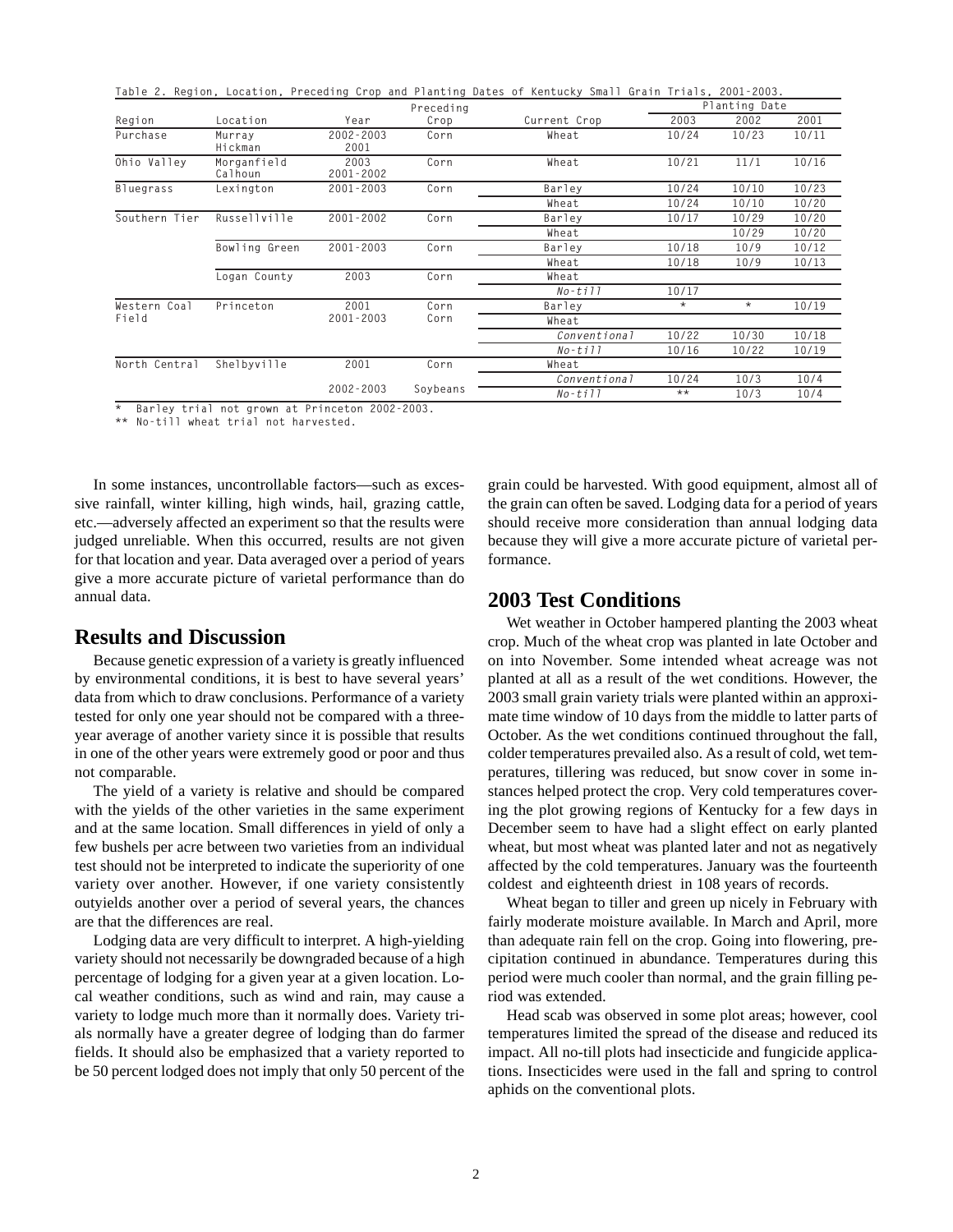



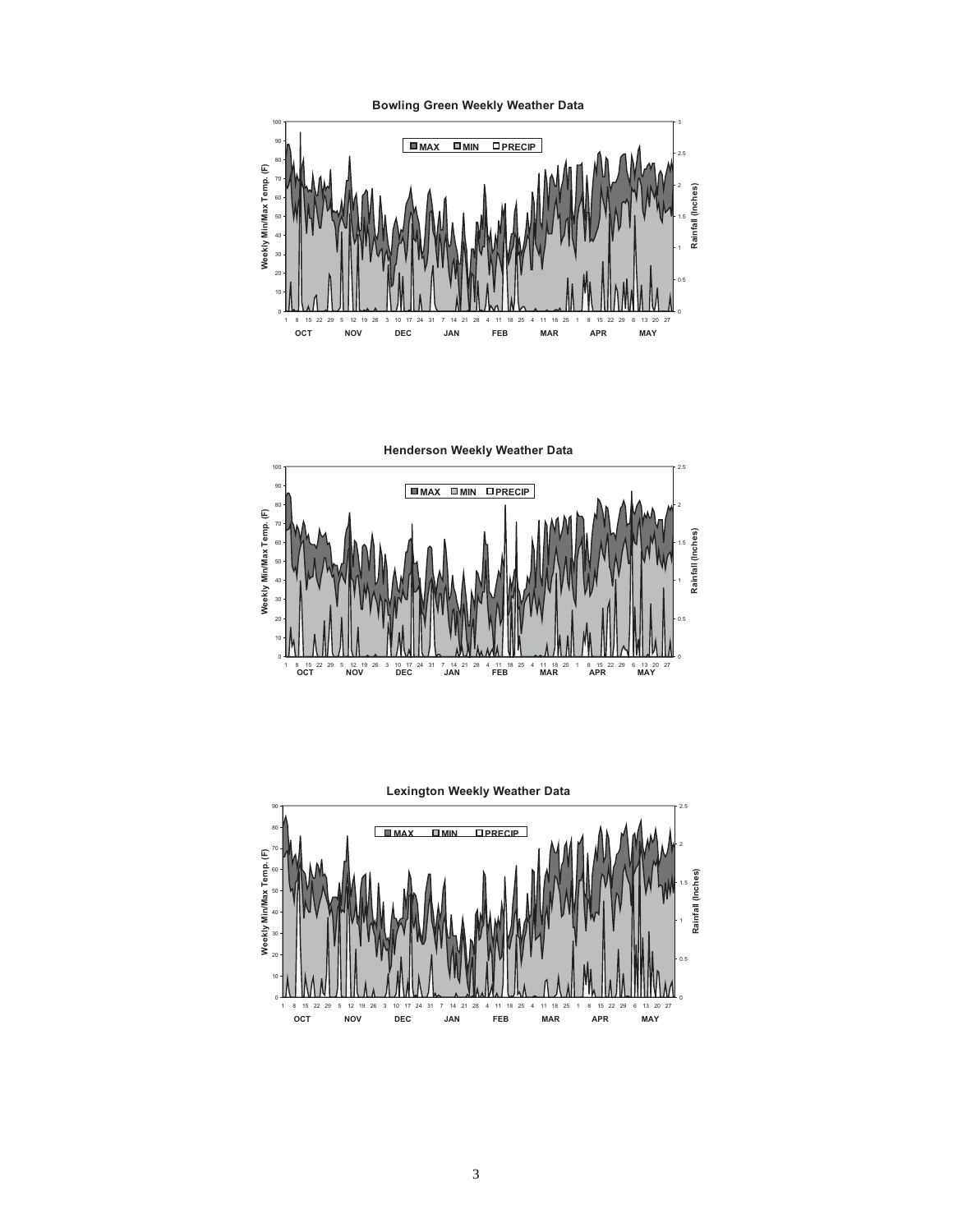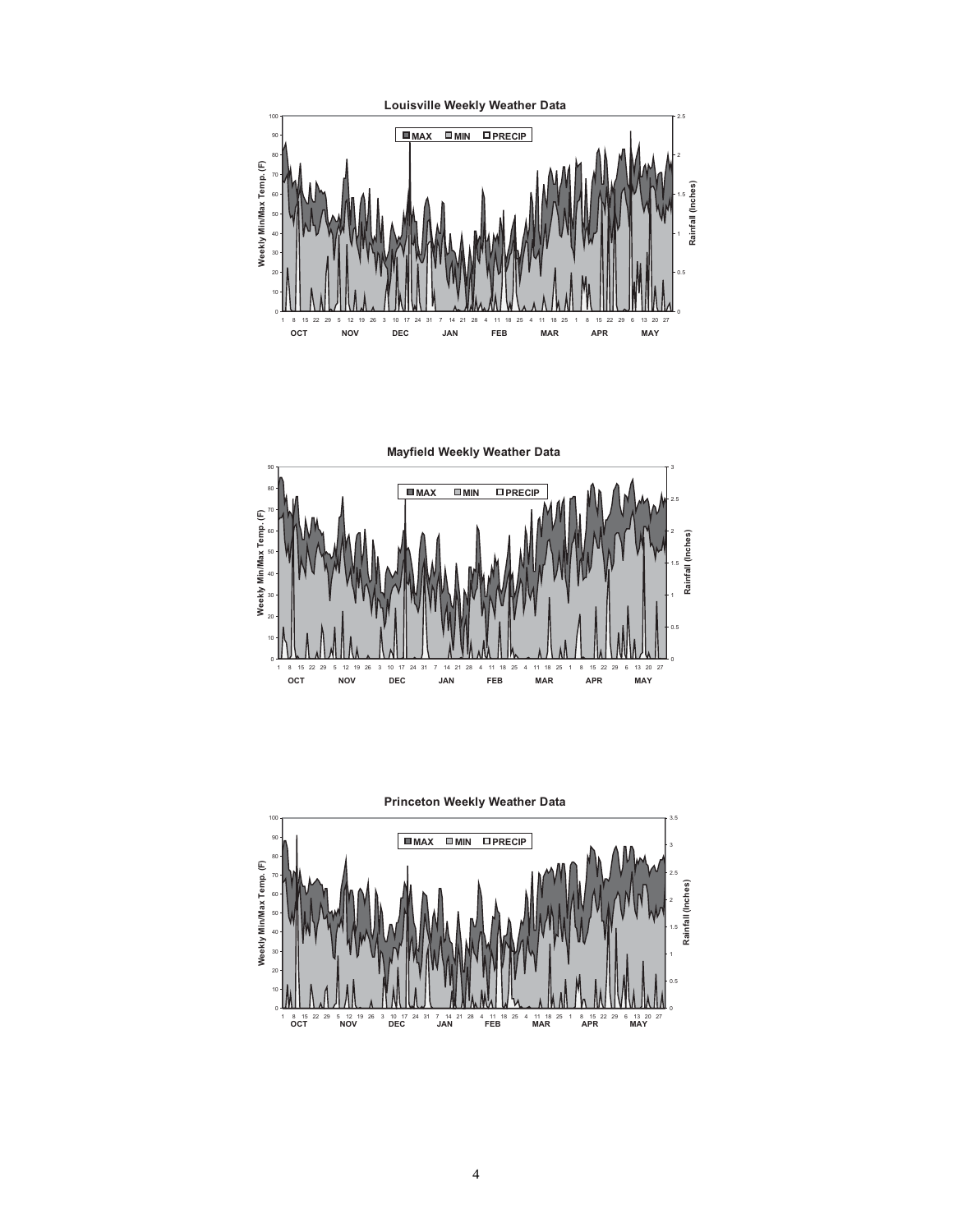# **Small Grain Varieties for 2003**

Varieties eligible for certification include (1) varieties that may have potential for Kentucky and (2) older varieties that are still acceptable for production in Kentucky. The characteristics of wheat and barley varieties are summarized in Tables 3 and 13, respectively.

#### *Soft Red Winter Wheat Varieties*

Kentucky's climate and soils are well suited for the production of high-quality soft red winter wheat. No single variety has all the desirable characteristics, but each has certain advantages. Yielding ability, straw strength, height, earliness, grain quality, and disease resistance are important in choosing a variety. Varietal performance is presented in Tables 3 through 11.

#### *Winter Barley Varieties*

Winter barleys are less winter-hardy than winter wheat but more hardy than winter oats. The degree of winter-hardiness, straw strength, and maturity are important characteristics when choosing a variety. Varietal performance data are presented in Tables 13 through 15b.

#### *Certified Seed*

\_\_\_\_\_\_\_\_\_\_\_\_\_\_\_\_\_\_\_\_\_\_\_\_

Planting certified seed is one of the first steps in ensuring a good small grain crop. The extra cost of certified seed is justified in view of the high quality of seed obtained. Certified seed is seed that has been grown in such a way as to ensure the genetic identity and purity of a variety. Certified seed also helps to maintain freedom from weed and other crop seed and, in some cases, freedom from disease. The Kentucky Agricultural Experiment Station recommends that Kentucky-certified seed be used whenever possible for growing commercial crops of small grains.

*Acknowledgment is made to the following individuals for their contributions to this report: Brittany Edelson, Joanna Coles, Lloyd Weatherly, and Rankin Powell, county Extension agents for agriculture, for assistance in locating test sites and collecting data; D. Hershman and A. J. Stewart for disease ratings; V. Verges, C. Knott, A. J. Stewart, B. O'Daniel, H. Peden, B. Hilton, K. Liagre, T. Taylor, A. Balut, C. McCarty, J. Gray, W. Randolph, and Dottie Call for data collection; Mary Ann Kelley, Sandie Waddell, and Kay Cotton for text and table preparation; Freddie Higgins for data analysis.*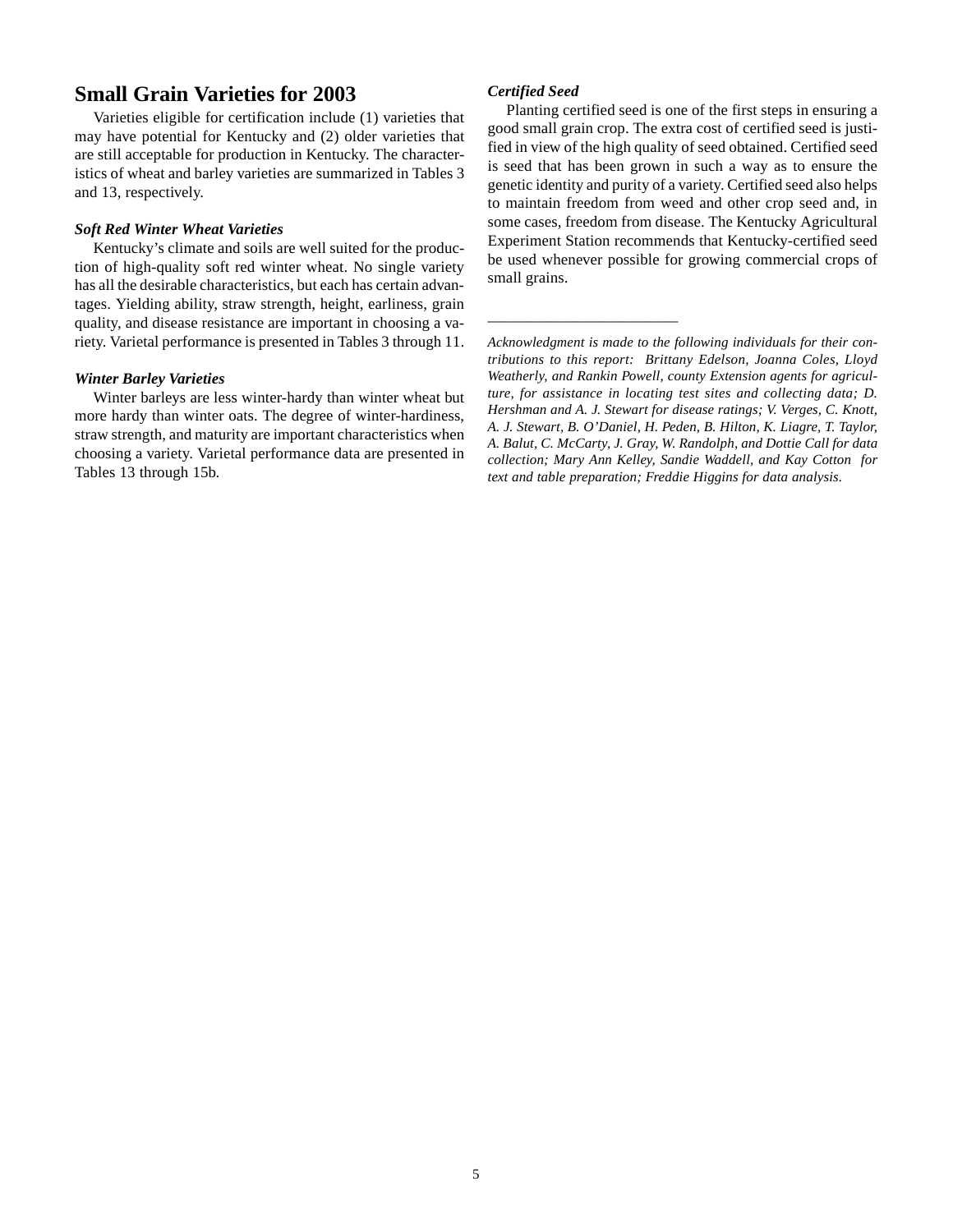#### **TABLE 3. CHARACTERISTICS OF WHEAT VARIETIES TESTED IN 2003.**

| NAME                        | SOURCE                                  | RELEASE<br>DATE          | YIELD<br>(BU/A) | TEST WT.<br>(LB/BU) | LODGING<br>( %) | HEIGHT<br>(IN.) | SURV<br>$(\% )$ | HEADING<br>DATE |
|-----------------------------|-----------------------------------------|--------------------------|-----------------|---------------------|-----------------|-----------------|-----------------|-----------------|
| 25R23                       | Pioneer Hi-Bred International Inc.      | 2001                     | 88.1            | 57.5                | $\mathbf 0$     | 36              | 100             | $7 - MAX$       |
| 2552                        | Pioneer                                 | 1994                     | 87.1            | 57.8                | 8               | 36              | 100             | $6 - MAX$       |
| 25R47                       | Pioneer Hi-Bred International Inc.      | 2002                     | 86.8            | 56.7                | 5               | 35              | 100             | 6-MAY           |
| Vigoro V9212                | Royster Clark                           | $\sim$                   | 85.5            | 56.7                | 8               | 38              | 100             | 2-MAY           |
| KAS Allegiance              | Kentucky-American Seeds, Inc.           | 2002                     | 85.1            | 57.4                | 5               | 40              | 100             | 7 - MAY         |
| 25R37                       | Pioneer Hi-Bred International Inc.      | 2000                     | 84.4            | 59.3                | 5               | 34              | 100             | $5 - MAX$       |
| 25R49                       | Pioneer Hi-Bred International Inc.      | 2000                     | 84.3            | 58.4                | 4               | 34              | 100             | $5 - MAX$       |
| Trical 336                  | Resource Seeds, Inc.                    | 2001                     | 84.1            | 49.7                | 5               | 48              | 100             | $6 - MAX$       |
| Exsegen Sarah               | Miles Seed                              | 2000                     | 83.4            | 55.7                | 4               | 39              | 100             | $9 - MAY$       |
| 26R58                       | Pioneer Hi-Bred International Inc.      | 2002                     | 83.3            | 56.0                | $\overline{7}$  | 35              | 100             | $5 - MAX$       |
| McCormick                   | Virginia Tech.                          | 2002                     | 83.3            | 59.8                | 5               | 33              | 100             | 4 - MAY         |
| 25R78                       | Pioneer Hi-Bred International Inc.      | 2001                     | 83.1            | 58.0                | 5               | 35              | 100             | $3 - MAX$       |
| Coyote                      | JGL. INC.                               | 2002                     | 82.3            | 59.1                | 3               | 38              | 100             | $3 - MAX$       |
| Hopewell                    | Ohio State University                   | 1998                     | 81.9            | 55.8                | 0               | 37              | 100             | $8 - MAX$       |
| Weaver                      | Steyer Seeds                            | 2002                     | 81.5            | 55.4                | 13              | 39              | 100             | 2-MAY           |
| KAS Declaration             | Kentucky-American Seeds, Inc.           | 2002                     | 81.1            | 55.9                | 8               | 36              | 100             | 4 - MAY         |
| Vigoro Tribute              | Royster Clark                           | 2002                     | 81.0            | 58.8                | 11              | 34              | 100             | $4 - MAX$       |
| SS 560 Gaucho               | Southern States Co-op                   | $\sim$                   | 80.8            | 55.9                | 8               | 34              | 100             | 6-MAY           |
| <b>Bascom</b>               | Steyer Seeds                            | 2002                     | 80.1            | 56.1                | 10              | 38              | 100             | $3 - MAX$       |
| Croplan Genetics 514W       | Land O' Lakes                           | 2001                     | 80.0            | 55.3                | 10              | 37              | 100             | $1 - MAX$       |
| VA98W-706                   | <b>VPI</b>                              |                          | 79.6            | 57.4                | 10              | 33              | 100             | $3 - MAX$       |
| Agripro Benton              | Agripro                                 | 2002                     | 78.5            | 57.0                | 7               | 35              | 100             | 6-MAY           |
| Agripro Douglas             | Agripro                                 | 2002                     | 78.2            | 55.8                | 3               | 36              | 100             | 8-MAY           |
| NK B960457                  | Syngenta Seeds Inc.                     | $\sim$                   | 78.2            | 54.8                | 5               | 38              | 100             | 6-MAY           |
| SS 550                      | Southern States Co-op                   | 2001                     | 77.9            | 56.7                | 16              | 33              | 100             | $5 - MAX$       |
| USG 3209                    | Unisouth Genetics Inc.                  | 1999                     | 77.6            | 55.1                | 11              | 34              | 99              | 4 - MAY         |
| Sisson                      | Virginia Tech.                          | 2000                     | 76.4            | 55.9                | 18              | 33              | 100             | 2-MAY           |
| USG 3350                    | Unisouth Genetics Inc.                  |                          | 76.3            | 55.8                | 8               | 39              | 99              | 4 - MAY         |
| Roane                       | Virginia Tech.                          | 1998                     | 76.0            | 58.3                | 9               | 33              | 100             | 6-MAY           |
| SS 520                      | Southern States Co-op                   | 2001                     | 76.0            | 56.1                | 13              | 37              | 100             | 1-MAY           |
| KY 90C-292-16.              | Kentucky                                |                          | 75.7            | 57.0                | 8               | 35              | 100             | $5 - MAX$       |
| SS 535 Raxil                | Southern States Co-op                   | 2000                     | 75.1            | 58.1                | 9               | 34              | 100             | 6-MAY           |
| KAS Independence            | Kentucky-American Seeds, Inc.           | 2002                     | 75.0            | 56.4                | 6               | 35              | 100             | $3 - MAX$       |
| SS 560 Raxil                | Southern States Co-op                   | 2001                     | 74.9            | 55.4                | 13              | 33              | 100             | 6-MAY           |
| VA97W-375ws                 | Virginia Tech                           | $\sim$                   | 74.8            | 55.8                | 11              | 33              | 100             | 2-MAY           |
| Exsegen Esther              | Miles Seed                              | 2000                     | 74.6            | 55.3                | 11              | 36              | 100             | 2-MAY           |
| Beck Ex 6108                | Beck's Hybrids                          | 2003                     | 74.3            | 55.2                | 11              | 38              | 100             | $5 - MAX$       |
| Croplan Genetics 554W       | Land O' Lakes                           | 2001                     | 74.1            | 54.8                | 10              | 33              | 100             | 6-MAY           |
| Clark                       | Indiana                                 | 1988                     | 74.0            | 56.3                | 10              | 38              | 100             | 2-MAY           |
| Exsegen Abigail             | Miles Seed                              | 2001                     | 73.8            | 56.2                | 12              | 31              | 100             | 2-MAY           |
| Exsegen Rebekah             | Miles Seed                              | 2000                     | 73.6            | 57.1                | 8               | 35              | 100             | 4 - MAY         |
| KAS Jefferson               | Kentucky-American Seeds, Inc.           | 2002                     | 73.6            | 56.5                | $\mathbf{1}$    | 37              | 100             | 6-MAY           |
| NC98-26192                  | North Carolina                          | $\sim$                   | 73.6            | 57.0                | 13              | 35              | 100             | 4 - MAY         |
| KAS Hamilton                | Kentucky-American Seeds, Inc.           | 2002                     | 72.5            | 56.9                | 6               | 34              | 100             | $3 - MAX$       |
| Beck 102                    | Beck's Hybrids                          | 2001                     | 72.3            | 55.7                | 8               | 37              | 98              | $5 - MAX$       |
| KAS Franklin<br>USG 3430    | Kentucky-American Seeds, Inc.           | 2002                     | 72.0            | 57.3                | 6<br>9          | 37<br>39        | 100             | 8-MAY           |
|                             | Unisouth Genetics Inc.<br>Royster Clark |                          | 71.9            | 54.6                |                 | 32              | 100             | $3 - MAX$       |
| Vigoro V9301<br>VA98W-170WS | VPI                                     |                          | 71.8<br>71.6    | 56.7<br>57.0        | 13<br>11        | 36              | 100<br>100      | 2-MAY<br>2-MAY  |
| NK Coker 9295               | Syngenta Seeds Inc.                     | 2002                     | 70.1            | 56.6                | - 5             | 37              | 100             | 8-MAY           |
| NK Coker 9184               | Syngenta Seeds Inc.                     | 2002                     | 69.3            | 58.2                | 3               | 33              | 100             | 6-MAY           |
| NK Coker 9474               | Syngenta Seeds Inc.                     | 1998                     | 68.0            | 59.3                | 7               | 37              | 100             | $4 - MAX$       |
| NK Coker 9663               | Syngenta Seeds Inc.                     | 1996                     | 67.6            | 57.6                | 20              | 41              | 100             | 6-MAY           |
| SX 1404                     | Seedex                                  | $\sim$                   | 65.2            | 51.3                | 14              | 34              | 100             | 8-MAY           |
| SX 1407                     | Seedex                                  | $\qquad \qquad -$        | 63.4            | 53.6                | 9               | 31              | 100             | 7 - MAY         |
| SX 1402                     | Seedex                                  | $\overline{\phantom{a}}$ | 56.6            | 48.1                | 14              | 30              | 100             | 7-MAY           |
| SX 1411                     | Seedex                                  | $\overline{\phantom{a}}$ | 49.3            | 50.0                | 11              | 30              | 100             | 6-MAY           |
|                             |                                         |                          |                 |                     |                 |                 |                 |                 |
| MEAN                        |                                         |                          | 76.3            | 56.2                | 8               | 36              | 100             |                 |

**CV = 11.9**

**LSD (0.05) = 5.13**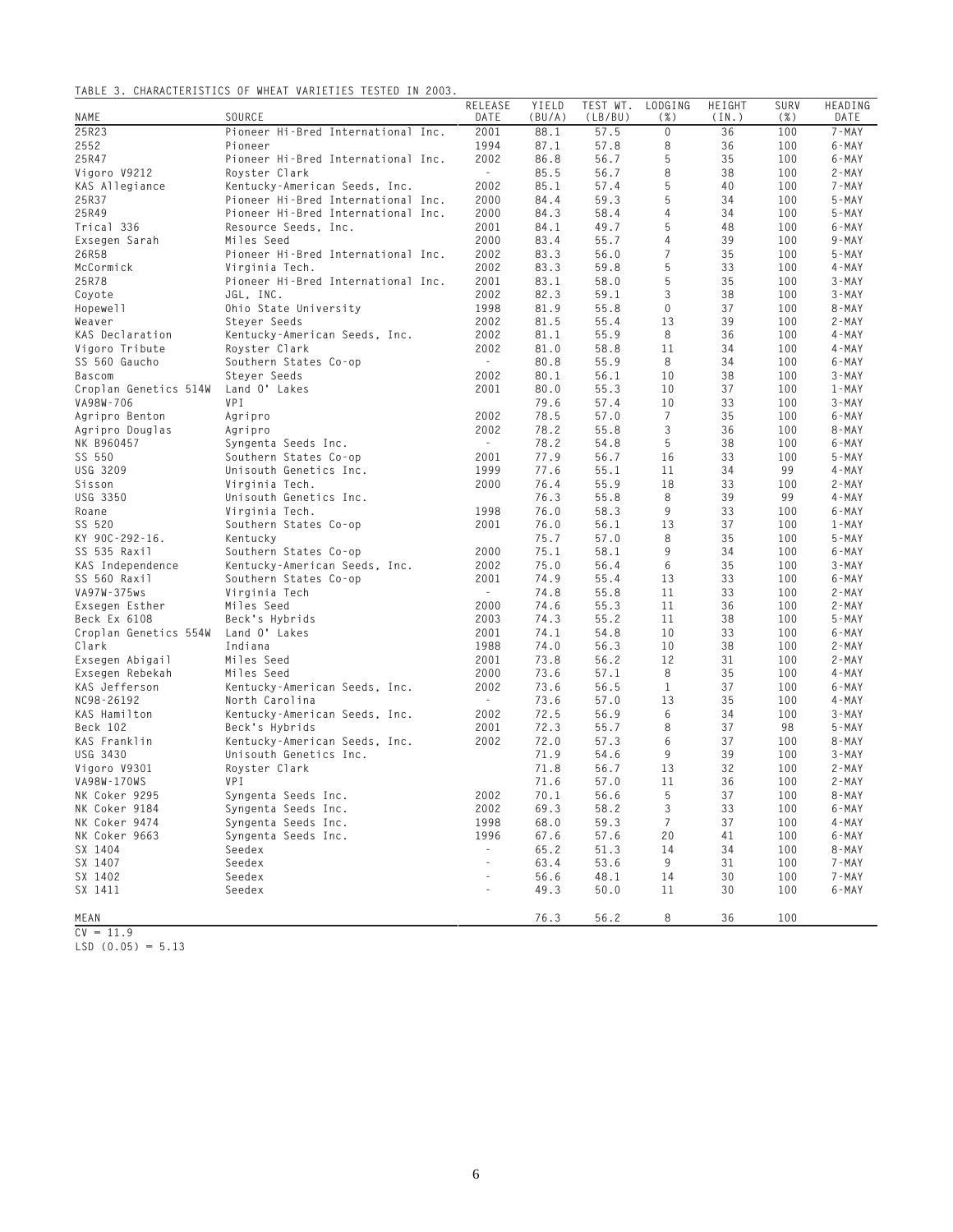| VARIETY               | YIELD | TEST WT.<br>$(BU/A)$ (LB/BU) | 2003<br>LODGING<br>$(\%)$ | 2003<br>SURVIVAL HEIGHT<br>$(\%)$ | 2003<br>(IN.) | HEADING<br>DATE |
|-----------------------|-------|------------------------------|---------------------------|-----------------------------------|---------------|-----------------|
|                       |       |                              |                           |                                   |               |                 |
| 25R23                 | 83    | 58.7                         | 0                         | 100                               | 36            | 08 MAY          |
| 25R49                 | 82    | 57.8                         | $\overline{4}$            | 100                               | 34            | 06 MAY          |
| KAS Allegiance        | 82    | 57.3                         |                           | 100                               | 40            | 08 MAY          |
| 25R37                 | 81    | 58.8                         | 5<br>5<br>5<br>5          | 100                               | 34            | 06 MAY          |
| 25R78                 | 81    | 57.9                         |                           | 100                               | 35            | 04 MAY          |
| 2552                  | 80    | 58.0                         | 8                         | 100                               | 36            | 07 MAY          |
| Exsegen Sarah         | 79    | 57.4                         | $\overline{4}$            | 100                               | 39            | 10 MAY          |
| Trical 336            | 78    | 50.7                         | 5                         | 100                               | 48            | 07 MAY          |
| SS 560 Raxil          | 77    | 56.7                         | $\bar{8}$                 | 100                               | 34            | 07 MAY          |
| McCormick             | 77    | 59.3                         | 5                         | 100                               | 33            | 05 MAY          |
| Vigoro Tribute        | 77    | 58.9                         | 11                        | 100                               | 34            | 05 MAY          |
| Sisson                | 75    | 56.2                         | 18                        | 100                               | 33            | 03 MAY          |
| Croplan Genetics 554W | 74    | 56.1                         | 10                        | 100                               | 33            | 07 MAY          |
| KAS Declaration       | 74    | 56.1                         | 8                         | 100                               | 36            | 05 MAY          |
| Exsegen Esther        | 74    | 56.0                         | 11                        | 100                               | 36            | 03 MAY          |
| SS 550                | 74    | 57.0                         | 16                        | 100                               | 33            | 06 MAY          |
| Hopewell              | 73    | 57.0                         | $\boldsymbol{0}$          | 100                               | 37            | 09 MAY          |
| VA97W-375ws           | 73    | 56.5                         | 11                        | 100                               | 33            | 03 MAY          |
| Croplan Genetics 514W | 72    | 56.4                         | 10                        | 100                               | 37            | 02 MAY          |
| Beck 102              | 71    | 56.4                         | 8                         | 100                               | 37            | 06 MAY          |
| $90C - 292 - 16$      | 71    | 55.0                         | 8                         | 100                               | 35            | 05 MAY          |
| Exsegen Rebekah       | 71    | 57.8                         | 8                         | 100                               | 35            | 05 MAY          |
| SS 520                | 71    | 56.7                         | 13                        | 100                               | 37            | 02 MAY          |
| SS 535 Raxil          | 71    | 58.2                         | 9                         | 100                               | 34            | 07 MAY          |
| Clark                 | 70    | 57.1                         | 10                        | 100                               | 38            | 03 MAY          |
| Roane                 | 70    | 59.4                         | 9                         | 100                               | 33            | 07 MAY          |
| USG 3209              | 70    | 55.9                         | 11                        | 100                               | 34            | 05 MAY          |
| Exsegen Abigail       | 68    | 56.7                         | 12                        | 100                               | 31            | 03 MAY          |
| NK Coker 9663         | 68    | 58.1                         | 20                        | 100                               | 41            | 07 MAY          |
| NK Coker 9184         | 67    | 59.1                         | 3                         | 100                               | 33            | 07 MAY          |
| NK Coker 9474         | 66    | 59.1                         | $\overline{7}$            | 100                               | 37            | 05 MAY          |
| MEAN                  | 74    | 57.3                         | 8                         | 100                               | 36            | 06 MAY          |

**TABLE 3A. AVERAGE PERFORMANCE OF WHEAT VARIETIES TESTED IN 2002-2003.**

**\_\_\_\_\_\_\_\_\_\_\_\_\_\_\_\_\_\_\_\_\_\_\_\_\_\_\_\_\_\_\_\_\_\_\_\_\_\_\_\_\_\_\_\_\_\_\_\_\_\_\_\_\_\_\_\_\_\_\_\_\_\_\_\_\_\_\_\_\_\_\_\_\_\_\_**

**TABLE 3B. AVERAGE PERFORMANCE OF WHEAT VARIETIES TESTED IN 2001-2003.**

|                       |        |          |                 | 2003     | 2003   |                       |
|-----------------------|--------|----------|-----------------|----------|--------|-----------------------|
|                       | YIELD  | TEST WT. | 2003<br>LODGING | SURVIVAL | HEIGHT |                       |
| VARIETY               | (BU/A) | (LB/BU)  | $(\% )$         | $(\% )$  | (IN.)  | HEADING<br>DATE       |
|                       |        |          |                 |          |        |                       |
| 25R37                 | 85     | 59.1     | 5               | 100      | 34     | 06 MAY                |
| 25R49                 | 85     | 58.1     | 4               | 100      | 34     | 06<br>MAY             |
| KAS Allegiance        | 85     | 57.5     | 5               | 100      | 40     | MAY<br>08             |
| Exsegen Sarah         | 84     | 57.7     | 4               | 100      | 39     | MAY<br>10             |
| Croplan Genetics 554W | 81     | 56.8     | 10              | 100      | 33     | MAY<br>07             |
| SS 550                | 80     | 57.8     | 16              | 100      | 33     | MAY<br>06             |
| Sisson                | 80     | 57.1     | 18              | 100      | 33     | MAY<br>03             |
| Vigoro Tribute        | 80     | 59.4     | 11              | 100      | 34     | MAY<br>05             |
| KAS Declaration       | 79     | 56.9     | 8               | 100      | 36     | MAY<br>05             |
| Hopewell              | 78     | 57.4     | 0               | 100      | 37     | MAY<br>09             |
| SS 535 Raxil          | 78     | 58.7     | 9               | 100      | 34     | 07<br>MAY             |
| $90C - 292 - 16$      | 77     | 56.2     | 8               | 100      | 35     | 05<br>MAY             |
| Exsegen Esther        | 77     | 56.5     | 11              | 100      | 36     | MAY<br>0 <sub>3</sub> |
| SS 520                | 77     | 57.2     | 13              | 100      | 37     | MAY<br>02             |
| Exsegen Rebekah       | 76     | 58.0     | 8               | 100      | 35     | 05<br>MAY             |
| Roane                 | 76     | 59.5     | 9               | 100      | 33     | MAY<br>07             |
| USG 3209              | 76     | 57.2     | 11              | 100      | 34     | 05<br>MAY             |
| NK Coker 9663         | 75     | 58.6     | 20              | 100      | 41     | 07<br>MAY             |
| NK Coker 9184         | 72     | 59.7     | 3               | 100      | 33     | MAY<br>07             |
| Clark                 | 71     | 57.3     | 10              | 100      | 38     | 03<br>MAY             |
| NK Coker 9474         | 69     | 59.4     | 7               | 100      | 37     | MAY<br>05             |
| MEAN                  | 78     | 58.0     | 9               | 100      | 36     | 06 MAY                |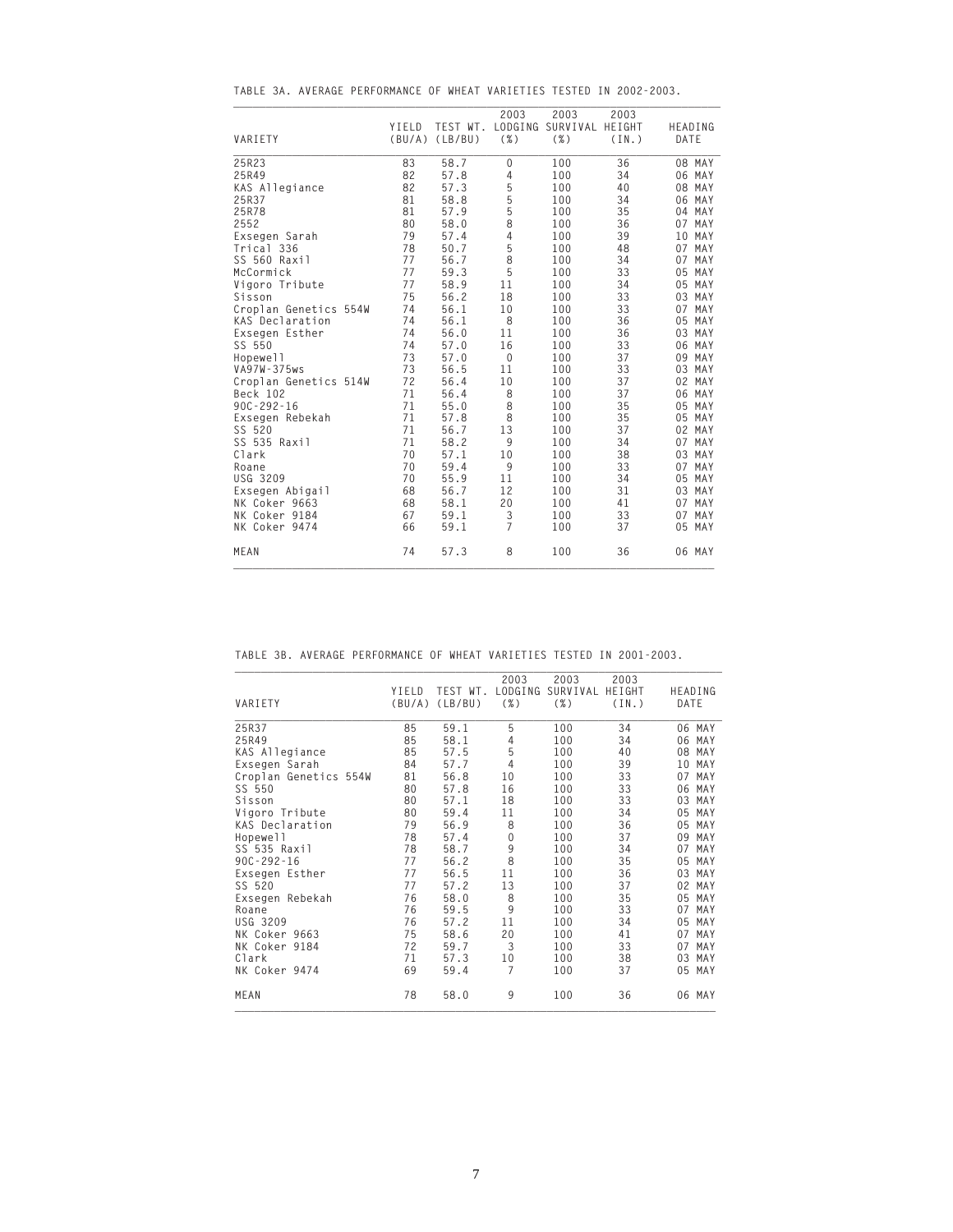**TABLE 4. Wheat Performance Trials for Purchase Region,\*\* 2001-2003.**

|                       |      |      | YIELD (BU/A) |           |      | TEST WT. (LB/BU) |      |           | LODGING         | SURVIVAL     | HEIGHT        |                 |
|-----------------------|------|------|--------------|-----------|------|------------------|------|-----------|-----------------|--------------|---------------|-----------------|
| VARIETY               | 2003 | 2002 |              | 2001 MEAN | 2003 | 2002             |      | 2001 MEAN | $(\% )$<br>2003 | ( %)<br>2003 | (IN.)<br>2003 | HEADING<br>DATE |
| 25R47                 | 83   |      |              | 83        | 56.9 |                  |      | 56.9      | $\mathbf{0}$    | 100          | 36            | 05 MAY          |
| KAS Allegiance        | 79   | 82   | 95           | 85        | 56.4 | 56.5             | 57.2 | 56.7      | 0               | 100          | 43            | 05 MAY          |
| KAS Declaration       | 79   | 80   | 87           | 82        | 56.1 | 56.7             | 59.0 | 57.3      | $\Omega$        | 100          | 38            | 02 MAY          |
| SS 520                | 79   | 64   | 91           | 78        | 55.5 | 55.9             | 57.5 | 56.3      | 0               | 100          | 39            | 28 APR          |
| 2552                  | 78   | 89   |              | 84        | 58.9 | 59.2             |      | 59.1      | 0               | 100          | 39            | 03 MAY          |
| Croplan Genetics 514W | 78   | 63   |              | 71        | 55.9 | 56.1             |      | 56.0      | $\Omega$        | 100          | 38            | 28 APR          |
| SS 550                | 77   | 74   | 92           | 81        | 56.6 | 57.8             | 60.7 | 58.4      | $\Omega$        | 100          | 36            | 01 MAY          |
| VA97W-375ws           | 77   | 69   |              | 73        | 56.8 | 57.2             |      | 57.0      | 13              | 100          | 36            | 29<br>APR       |
| SS 560 Gaucho         | 75   |      |              | 75        | 55.8 |                  |      | 55.8      | 0               | 100          | 36            | 03 MAY          |
| 25R23                 | 74   | 92   |              | 83        | 58.0 | 59.7             |      | 58.9      | 0               | 100          | 37            | 06 MAY          |
| Trical 336            | 74   | 80   |              | 77        | 50.1 | 51.9             |      | 51.0      | 0               | 100          | 50            | 06<br>MAY       |
| Weaver                | 74   |      |              | 74        | 55.7 |                  |      | 55.7      | 0               | 100          | 41            | 28 APR          |
| McCormick             | 73   | 79   |              | 76        | 60.6 | 59.6             |      | 60.1      | $\Omega$        | 100          | 35            | 03 MAY          |
| SS 560 Raxil          | 73   | 83   |              | 78        | 55.7 | 57.3             |      | 56.5      | 0               | 100          | 36            | 03 MAY          |
| Sisson                | 73   | 72   | 93           | 79        | 57.6 | 57.4             | 59.1 | 58.0      | 0               | 100          | 36            | 01 MAY          |
| Vigoro Tribute        | 73   | 80   | 88           | 80        | 59.4 | 61.1             | 61.0 | 60.5      | $\Omega$        | 100          | 37            | 02 MAY          |
| <b>Bascom</b>         | 71   |      |              | 71        | 56.1 |                  |      | 56.1      | 0               | 100          | 40            | 01 MAY          |
| Exsegen Esther        | 71   | 84   | 93           | 83        | 55.6 | 57.1             | 57.9 | 56.9      | 0               | 100          | 36            | 01 MAY          |
| KAS Hamilton          | 71   |      |              | 71        | 56.5 |                  |      | 56.5      | 0               | 100          | 37            | 30 APR          |
| Vigoro V9212          | 71   |      |              | 71        | 55.4 |                  |      | 55.4      | 0               | 100          | 38            | 28 APR          |
| VA98W-706             | 71   |      |              | 71        | 57.7 |                  |      | 57.7      | 0               | 100          | 35            | 29<br>APR       |
| Agripro Douglas       | 70   |      |              | 70        | 55.2 |                  |      | 55.2      | 0               | 100          | 37            | 07 MAY          |
| SS 535 Raxil          | 70   | 70   | 87           | 76        | 57.4 | 57.7             | 60.0 | 58.4      | $\Omega$        | 100          | 36            | 04 MAY          |
| VA98W-170WS           | 70   |      |              | 70        | 56.6 |                  |      | 56.6      | 0               | 100          | 39            | 30 APR          |
| 25R78                 | 69   | 88   |              | 79        | 58.0 | 58.9             |      | 58.5      | 0               | 100          | 36            | 03 MAY          |
| Coyote                | 69   |      |              | 69        | 59.7 |                  |      | 59.7      | $\Omega$        | 100          | 41            | 05<br>MAY       |
| Agripro Benton        | 69   |      |              | 69        | 56.0 |                  |      | 56.0      | 0               | 100          | 36            | 05 MAY          |
| USG 3209              | 69   | 61   | 91           | 74        | 57.7 | 57.1             | 59.6 | 58.1      | 0               | 100          | 35            | 02 MAY          |
| Exsegen Abigail       | 67   | 57   |              | 62        | 54.8 | 57.4             |      | 56.1      | 0               | 100          | 32            | 30 APR          |
| Exsegen Sarah         | 67   | 79   | 103          | 83        | 55.9 | 59.0             | 57.2 | 57.4      | 0               | 100          | 38            | 08 MAY          |
| Hopewell              | 67   | 80   | 92           | 80        | 55.4 | 58.0             | 61.1 | 58.2      | 0               | 100          | 38            | MAY<br>09       |
| KAS Independence      | 67   |      | 81           | 74        | 57.4 |                  | 58.6 | 58.0      | 0               | 100          | 36            | 02 MAY          |
| NK B960457            | 67   |      |              | 67        | 55.3 |                  |      | 55.3      | $\Omega$        | 100          | 40            | 07<br>MAY       |
| 26R58                 | 66   |      |              | 66        | 56.3 |                  |      | 56.3      | 0               | 100          | 35            | 05 MAY          |
| USG 3350              | 65   |      |              | 65        | 56.4 |                  |      | 56.4      | 0               | 100          | 41            | 04 MAY          |
| 25R37                 | 64   | 81   | 88           | 78        | 57.6 | 59.3             | 59.8 | 58.9      | $\Omega$        | 100          | 35            | 02 MAY          |
| Croplan Genetics 554W | 64   | 72   | 96           | 77        | 56.0 | 57.5             | 58.1 | 57.2      | 0               | 100          | 34            | 04 MAY          |
| NC98-26192            | 64   |      |              | 64        | 56.1 |                  |      | 56.1      | 0               | 100          | 38            | 03 MAY          |
| 25R49                 | 63   | 91   | 99           | 84        | 56.8 | 59.2             | 59.3 | 58.4      | 0               | 100          | 36            | 02 MAY          |
| USG 3430              | 63   |      |              | 63        | 57.2 |                  |      | 57.2      | 0               | 100          | 42            | 04 MAY          |
| Exsegen Rebekah       | 62   | 71   | 81           | 71        | 57.1 | 58.1             | 58.3 | 57.8      | 0               | 100          | 36            | 02 MAY          |
| Clark                 | 60   | 69   | 81           | 70        | 55.2 | 57.1             | 57.2 | 56.5      | 0               | 100          | 39            | 30 APR          |
| NK Coker 9184         | 60   | 67   | 72           | 66        | 58.5 | 59.4             | 60.8 | 59.6      | $\Omega$        | 100          | 35            | 06 MAY          |
| KAS Franklin          | 59   |      |              | 59        | 56.5 |                  |      | 56.5      | 0               | 100          | 37            | 08 MAY          |
| $90C - 292 - 16$      | 58   | 76   | 88           | 73        | 56.8 | 56.6             | 58.5 | 57.7      | 0               | 100          | 36            | 04 MAY          |
| Beck Ex 6108          | 58   |      |              | 58        | 55.9 |                  |      | 55.9      | $\Omega$        | 100          | 40            | 06 MAY          |
| Vigoro V9301          | 58   |      |              | 58        | 55.2 |                  |      | 55.2      | 0               | 100          | 34            | 30<br>APR       |
| Roane                 | 57   | 69   | 84           | 70        | 58.9 | 58.9             | 59.9 | 59.2      | 0               | 100          | 35            | MAY<br>06       |
| SX 1404               | 57   |      |              | 57        | 51.3 |                  |      | 51.3      | 0               | 100          | 36            | 07 MAY          |
| KAS Jefferson         | 53   |      |              | 53        | 57.5 |                  |      | 57.5      | 0               | 100          | 38            | 05 MAY          |
| Beck 102              | 48   | 71   |              | 60        | 56.0 | 57.0             |      | 56.5      | 0               | 100          | 37            | 06<br>MAY       |
| NK Coker 9474         | 48   | 68   | 78           | 65        | 59.1 | 59.2             | 60.5 | 59.6      | 0               | 100          | 39            | 06 MAY          |
| NK Coker 9295         | 46   |      |              | 46        | 56.4 |                  |      | 56.4      | 0               | 100          | 38            | 07 MAY          |
| SX 1402               | 43   |      |              | 43        | 48.3 |                  |      | 48.3      | 0               | 100          | 31            | 05 MAY          |
| SX 1407               | 38   |      |              | 38        | 54.9 |                  |      | 54.9      | 0               | 100          | 32            | 09 MAY          |
| NK Coker 9663         | 34   | 67   | 92           | 64        | 57.9 | 58.5             | 58.9 | 58.4      | 25              | 100          | 44            | 06 MAY          |
| SX 1411               | 30   |      |              | 30        | 55.2 |                  |      | 55.2      | 0               | 100          | 30            | 07 MAY          |
| MEAN                  | 65   | 75   | 89           | 70        |      | 56.3 57.9 59.1   |      | 56.8      | $\mathbf{1}$    | 100          | 37            | 04 MAY          |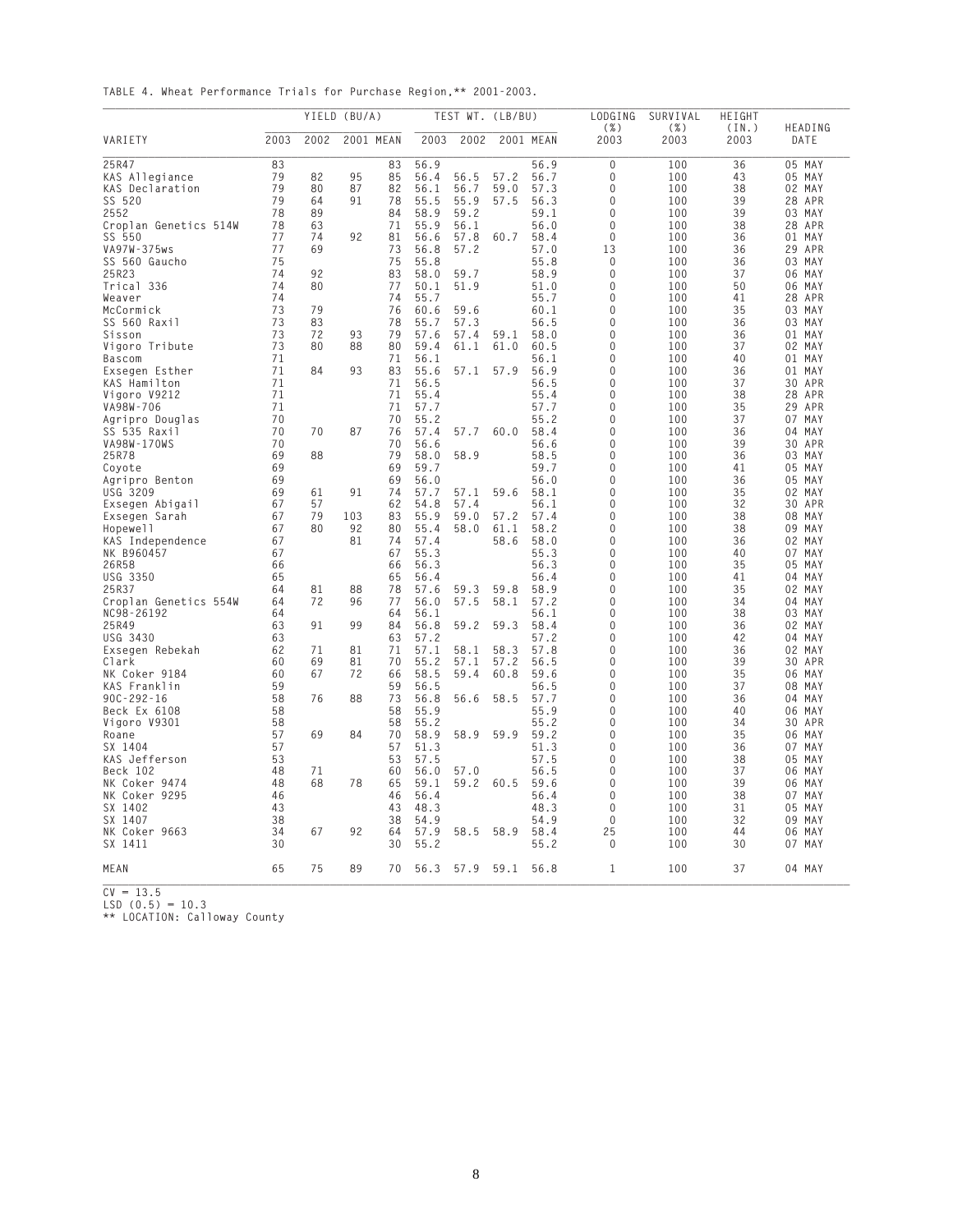**TABLE 5. WHEAT PERFORMANCE TRIALS FOR OHIO VALLEY REGION,\*\* 2003, 2002, 2000.**

|                       |      |      | YIELD (BU/A) |           |      |                | TEST WT. (LB/BU) |           | LODGING         | SURVIVAL     | HEIGHT        |                 |
|-----------------------|------|------|--------------|-----------|------|----------------|------------------|-----------|-----------------|--------------|---------------|-----------------|
| VARIETY               | 2003 | 2002 |              | 2000 MEAN | 2003 | 2002           |                  | 2000 MEAN | $(\% )$<br>2003 | ( %)<br>2003 | (IN.)<br>2003 | HEADING<br>DATE |
| 25R47                 | 95   |      |              | 95        | 58.9 |                |                  | 58.9      | 0               | 100          | 33            | 08 MAY          |
| 25R23                 | 91   | 73   |              | 82        | 60.7 | 59.4           |                  | 60.1      | 0               | 100          | 34            | 10 MAY          |
| NC98-26192            | 90   |      |              | 90        | 62.3 |                |                  | 62.3      | 0               | 100          | 35            | 06 MAY          |
| Bascom                | 89   |      |              | 89        | 58.8 |                |                  | 58.8      | 0               | 100          | 36            | 06 MAY          |
| KAS Allegiance        | 87   | 81   | 91           | 86        | 59.9 | 58.4           | 52.4             | 56.9      | 0               | 100          | 38            | 10 MAY          |
| 2552                  | 85   | 64   | 100          | 83        | 60.7 | 61.9           | 57.5             | 60.0      | 0               | 100          | 33            | 09 MAY          |
| Vigoro V9212          | 85   |      |              | 85        | 58.1 |                |                  | 58.1      | 0               | 100          | 36            | 06 MAY          |
| 25R49                 | 84   | 82   |              | 83        | 60.5 | 59.4           |                  | 60.0      | 0               | 100          | 32            | 08 MAY          |
| NK B960457            | 84   |      |              | 84        | 58.1 |                |                  | 58.1      | 0               | 100          | 37            | 09 MAY          |
| USG 3430              | 84   |      |              | 84        | 57.3 |                |                  | 57.3      | 0               | 100          | 38            | 08 MAY          |
| Vigoro Tribute        | 83   | 72   |              | 78        | 62.5 | 62.3           |                  | 62.4      | 0               | 100          | 31            | 08 MAY          |
| 25R37                 | 82   | 86   |              | 84        | 61.1 | 60.0           |                  | 60.6      | 0               | 100          | 32            | 08 MAY          |
| 90C-292-16            | 82   | 75   | 83           | 83        | 60.4 | 58.5           | 52.3             | 56.4      | $\Omega$        | 100          | 35            | 08 MAY          |
| VA98W-706             | 82   |      |              | 82        | 59.8 |                |                  | 59.8      | 0               | 100          | 30            | 06 MAY          |
| Coyote                | 81   |      |              | 81        | 61.6 |                |                  | 61.6      | 0               | 100          | 34            | 05 MAY          |
| KAS Jefferson         | 81   |      |              | 81        | 58.7 |                |                  | 58.7      | 0               | 100          | 35            | 09 MAY          |
| Agripro Benton        | 80   |      |              | 80        | 59.2 |                |                  | 59.2      | 0               | 100          | 33            | 07 MAY          |
| KAS Declaration       | 80   | 80   | 91           | 84        | 58.8 | 59.2           | 54.3             | 57.4      | 0               | 100          | 34            | 09<br>MAY       |
| McCormick             | 80   | 74   |              | 77        | 60.6 | 60.8           |                  | 60.7      | 0               | 100          | 30            | 08 MAY          |
| NK Coker 9663         | 80   | 66   | 93           | 80        | 60.5 | 59.6           | 56.3             | 58.8      | 0               | 100          | 40            | 08 MAY          |
| 26R58                 | 79   |      |              | 79        | 58.1 |                |                  | 58.1      | 0               | 100          | 32            | 09<br>MAY       |
| 25R78                 | 79   | 84   |              | 82        | 61.5 | 60.8           |                  | 61.2      | 0               | 100          | 33            | 05 MAY          |
| Beck Ex 6108          | 79   |      |              | 79        | 57.8 |                |                  | 57.8      | $\Omega$        | 100          | 37            | 07 MAY          |
| USG 3350              | 79   |      |              | 79        | 58.2 |                |                  | 58.2      | 0               | 100          | 38            | 06 MAY          |
| Croplan Genetics 514W | 78   | 66   |              | 72        | 59.3 | 56.9           |                  | 58.1      | 0               | 100          | 35            | 07 MAY          |
| Agripro Douglas       | 78   |      |              | 78        | 57.9 |                |                  | 57.9      | 0               | 100          | 33            | 10 MAY          |
| Weaver                | 78   |      |              | 78        | 58.7 |                |                  | 58.7      | 0               | 100          | 37            | 05 MAY          |
| Hopewell              | 77   | 55   |              | 66        | 57.4 | 57.7           |                  | 57.6      | 0               | 100          | 35            | 11 MAY          |
| SS 535 Raxil          | 77   | 63   | 90           | 77        | 59.8 | 59.6           | 57.2             | 58.9      | 0               | 100          | 31            | 08 MAY          |
| VA97W-375ws           | 77   | 73   |              | 75        | 59.4 | 59.0           |                  | 59.2      | 0               | 100          | 31            | 04 MAY          |
| Exsegen Sarah         | 76   | 71   |              | 74        | 55.6 | 58.8           |                  | 57.2      | 0               | 100          | 37            | 12 MAY          |
| SS 520                | 76   | 54   | 103          | 78        | 59.0 | 57.9           | 55.7             | 57.5      | 0               | 100          | 36            | 05 MAY          |
| Trical 336            | 76   | 76   |              | 76        | 52.2 | 53.2           |                  | 52.7      | $\Omega$        | 100          | 47            | 07 MAY          |
| Beck 102              | 75   | 61   |              | 68        | 58.7 | 59.5           |                  | 59.1      | 0               | 100          | 36            | 07 MAY          |
| NK Coker 9184         | 75   | 70   |              | 73        | 59.7 | 60.6           |                  | 60.2      | 0               | 100          | 32            | 08 MAY          |
| NK Coker 9295         | 75   |      |              | 75        | 58.6 |                |                  | 58.6      | 0               | 100          | 35            | 11 MAY          |
| Roane                 | 75   | 58   | 95           | 76        | 60.8 | 61.2           | 58.1             | 60.0      | 0               | 100          | 30            | 08 MAY          |
| SS 560 Gaucho         | 75   |      |              | 75        | 57.1 |                |                  | 57.1      | 0               | 100          | 32            | 08 MAY          |
| Vigoro V9301          | 75   |      |              | 75        | 59.5 |                |                  | 59.5      | 0               | 100          | 30            | 03 MAY          |
| Clark                 | 74   | 56   | 96           | 75        | 58.9 | 57.9           | 53.3             | 56.7      | 0               | 100          | 37            | 04 MAY          |
| NK Coker 9474         | 74   | 56   | 83           | 71        | 61.3 | 60.5           | 56.1             | 59.3      | 0               | 100          | 34            | 06 MAY          |
| SS 550                | 74   | 68   | 95           | 79        | 56.5 | 58.7           | 55.8             | 57.0      | 0               | 100          | 31            | 08 MAY          |
| USG 3209              | 73   | 73   | 95           | 80        | 56.1 | 60.4           | 55.1             | 57.2      | 0               | 100          | 31            | 08 MAY          |
| Exsegen Esther        | 72   | 71   |              | 72        | 57.4 | 57.3           |                  | 57.4      | 5               | 100          | 35            | 04 MAY          |
| VA98W-170WS           | 72   |      |              | 72        | 59.7 |                |                  | 59.7      | 0               | 100          | 33            | 04 MAY          |
| KAS Independence      | 71   |      | 98           | 85        | 57.5 |                | 56.1             | 56.8      | 0               | 100          | 34            | 04 MAY          |
| KAS Hamilton          | 70   |      |              | 70        | 59.7 |                |                  | 59.7      | 18              | 100          | 32            | 06 MAY          |
| SS 560 Raxil          | 70   | 79   |              | 75        | 56.7 | 57.7           |                  | 57.2      | 0               | 100          | 32            | MAY<br>09       |
| Croplan Genetics 554W | 68   | 77   |              | 73        | 57.8 | 57.6           |                  | 57.7      | 3               | 100          | 31            | 09 MAY          |
| Exsegen Abigail       | 68   | 64   |              | 66        | 56.5 | 58.4           |                  | 57.5      | 0               | 100          | 28            | 08 MAY          |
| SX 1407               | 67   |      |              | 67        | 56.0 |                |                  | 56.0      | 0               | 100          | 29            | 09<br>MAY       |
| Exsegen Rebekah       | 66   | 68   |              | 67        | 57.7 | 59.4           |                  | 58.6      | 0               | 100          | 31            | 06 MAY          |
| KAS Franklin          | 66   |      |              | 66        | 59.0 |                |                  | 59.0      | 0               | 100          | 36            | 11 MAY          |
| SX 1402               | 65   |      |              | 65        | 52.3 |                |                  | 52.3      | 0               | 100          | 29            | 09 MAY          |
| Sisson                | 65   | 71   | 98           | 78        | 56.5 | 59.5 56.7      |                  | 57.6      | 13              | 100          | 32            | 06 MAY          |
| SX 1404               | 61   |      |              | 61        | 54.2 |                |                  | 54.2      | 0               | 100          | 32            | 11 MAY          |
| SX 1411               | 52   |      |              | 52        | 53.7 |                |                  | 53.7      | 0               | 100          | 28            | 08 MAY          |
| MEAN                  | 77   | 70   | 94           | 77        |      | 58.5 59.1 55.5 |                  | 58.2      | 1               | 100          | 34            | 08 MAY          |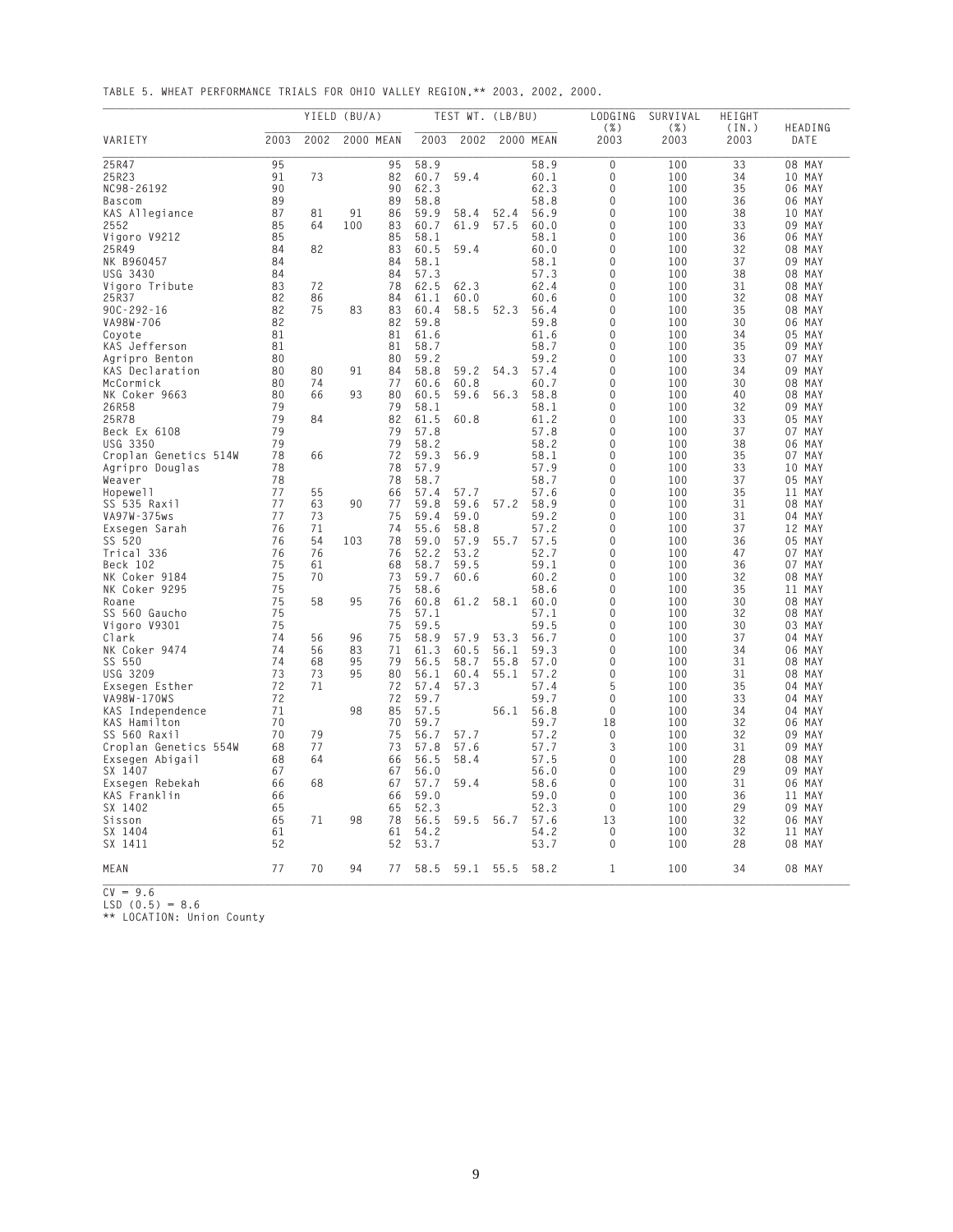**TABLE 6. WHEAT PERFORMANCE TRIALS FOR BLUEGRASS REGION,\*\* 2001-2003.**

|                                   |          |          | YIELD (BU/A) |           |              | TEST WT. (LB/BU) |      |              | LODGING            | SURVIVAL     | HEIGHT        | HEADING                |
|-----------------------------------|----------|----------|--------------|-----------|--------------|------------------|------|--------------|--------------------|--------------|---------------|------------------------|
| VARIETY                           | 2003     | 2002     |              | 2001 MEAN | 2003         | 2002             |      | 2001 MEAN    | ( %)<br>2003       | ( %)<br>2003 | (IN.)<br>2003 | DATE                   |
| 2552                              | 104      | 66       |              | 85        | 57.5         | 53.5             |      | 55.5         | 5                  | 100          | 35            | 09 MAY                 |
| 25R49                             | 100      | 59       | 74           | 78        | 60.0         | 48.6             | 58.1 | 55.6         | 1                  | 100          | 33            | 10 MAY                 |
| 26R58                             | 99       |          |              | 99        | 55.8         |                  |      | 55.8         | 0                  | 100          | 34            | 08 MAY                 |
| 25R78                             | 99       | 57       |              | 78        | 56.3         | 50.8             |      | 53.6         | 0                  | 100          | 34            | 07 MAY                 |
| 25R47                             | 98       |          |              | 98        | 57.3         |                  |      | 57.3         | 0                  | 100          | 34            | 09 MAY                 |
| Vigoro V9212                      | 98       |          |              | 98        | 58.4         |                  |      | 58.4         | 4                  | 100          | 38            | 07 MAY                 |
| 25R23                             | 97       | 59       |              | 78        | 55.5         | 60.0             |      | 57.8         | 0                  | 100          | 35            | 10 MAY                 |
| 25R37                             | 97       | 58       | 88           | 81        | 62.9         | 55.1             | 60.3 | 59.4         | 0                  | 100          | 33            | 10 MAY                 |
| Trical 336                        | 97       | 71       |              | 84        | 48.6         | 48.2             |      | 48.4         | 9                  | 100          | 47            | MAY<br>11              |
| Coyote                            | 96       |          |              | 96        | 59.9         |                  |      | 59.9         | 1                  | 100          | 36            | 07 MAY                 |
| VA97W-375ws                       | 96       | 63       |              | 80        | 58.7         | 55.3             |      | 57.0         | 4                  | 100          | 30            | 08<br>MAY<br>09 MAY    |
| $90C - 292 - 16$                  | 95       | 40       | 79           | 87        | 56.0         | 48.8             | 59.6 | 57.8         | 0<br>$\Omega$      | 100          | 34            |                        |
| <b>Bascom</b>                     | 95       |          |              | 95        | 57.3         |                  |      | 57.3         |                    | 100          | 37            | 07 MAY                 |
| Sisson                            | 95       | 69       | 83           | 82<br>95  | 57.1         | 54.7             | 60.3 | 57.4<br>59.0 | 3<br>0             | 100          | 32            | 07 MAY                 |
| VA98W-706                         | 95       |          |              |           | 59.0         |                  |      |              |                    | 100          | 33            | 09 MAY                 |
| Weaver                            | 93       |          |              | 93        | 56.5         |                  |      | 56.5         | 13<br>0            | 100          | 38            | 07 MAY                 |
| KAS Allegiance                    | 92<br>92 | 64       | 78           | 78<br>92  | 58.6<br>55.6 | 55.3             | 59.7 | 57.9<br>55.6 | 5                  | 100<br>100   | 38<br>32      | 11<br>MAY<br>MAY<br>10 |
| SS 560 Gaucho                     |          | 44       |              |           |              |                  |      |              |                    |              |               |                        |
| Exsegen Abigail<br>Hopewell       | 91<br>91 | 39       | 86           | 68<br>72  | 58.3<br>57.3 | 52.7<br>55.3     | 60.0 | 55.5<br>57.5 | 1<br>0             | 100<br>100   | 30<br>36      | 07 MAY<br>12 MAY       |
|                                   |          |          |              |           |              |                  |      |              |                    |              |               |                        |
| McCormick<br>Roane                | 91<br>91 | 54<br>60 | 87           | 73<br>79  | 59.9<br>58.1 | 57.7<br>59.3     | 60.9 | 58.8<br>59.4 | 0<br>4             | 100<br>100   | 31<br>32      | 10<br>MAY<br>11        |
|                                   |          |          |              |           |              |                  |      |              |                    |              |               | MAY                    |
| SS 550                            | 91<br>90 | 63       | 83           | 79        | 58.2         | 52.8             | 60.4 | 57.1         | 21                 | 100          | 33            | 10 MAY                 |
| KAS Declaration                   | 90       | 40       | 94           | 75<br>90  | 56.4         | 50.9             | 59.9 | 55.7         | 16<br>$\mathbf{0}$ | 100          | 35            | 09 MAY                 |
| KAS Hamilton                      | 89       | 61       | 91           | 80        | 57.0<br>59.0 |                  |      | 57.0<br>58.6 | $\mathbf{0}$       | 100<br>100   | 33<br>33      | 08 MAY                 |
| SS 535 Raxil                      |          |          |              |           |              | 56.2             | 60.6 |              |                    |              |               | 10 MAY                 |
| Vigoro Tribute                    | 89       | 55       | 74           | 73        | 57.5         | 53.6             | 61.5 | 57.5         | 18                 | 100          | 33            | 08 MAY<br>10 MAY       |
| Agripro Benton<br>Agripro Douglas | 88       |          |              | 88<br>88  | 57.7<br>57.2 |                  |      | 57.7<br>57.2 | 8<br>9             | 100<br>100   | 35<br>35      |                        |
|                                   | 88<br>88 | 58       | 88           | 78        | 57.5         | 58.5             | 59.1 | 58.4         | 3                  | 100          | 34            | 11<br>MAY<br>08 MAY    |
| Exsegen Rebekah                   | 88       |          |              | 79        | 51.4         | 57.2             |      | 56.7         | 9                  | 100          | 38            |                        |
| Exsegen Sarah                     | 88       | 66       | 84           |           |              |                  | 61.4 |              | 0                  |              |               | MAY<br>14              |
| Vigoro V9301                      | 87       |          |              | 88<br>87  | 57.5<br>56.9 |                  |      | 57.5<br>56.9 | 0                  | 100<br>100   | 31<br>36      | 07 MAY<br>10 MAY       |
| KAS Jefferson<br>NK B960457       | 87       |          |              | 87        | 55.7         |                  |      | 55.7         | 1                  | 100          | 36            | 11<br>MAY              |
| NK Coker 9295                     | 87       |          |              | 87        | 57.2         |                  |      | 57.2         | 1                  | 100          | 37            | 11<br>MAY              |
| NK Coker 9184                     | 87       | 57       | 79           | 74        | 59.1         | 58.5             | 60.8 | 59.5         | 0                  | 100          | 32            | 11 MAY                 |
| SS 560 Raxil                      | 87       | 71       |              | 79        | 56.3         | 55.5             |      | 55.9         | 1                  | 100          | 32            | 10 MAY                 |
| USG 3209                          | 87       | 36       | 82           | 68        | 54.0         | 52.6             | 60.2 | 55.6         | 1                  | 100          | 32            | 09<br>MAY              |
| Beck Ex 6108                      | 86       |          |              | 86        | 56.6         |                  |      | 56.6         | 3                  | 100          | 37            | 09 MAY                 |
| USG 3350                          | 86       |          |              | 86        | 55.1         |                  |      | 55.1         | 1                  | 100          | 38            | 07 MAY                 |
| Beck 102                          | 84       | 58       |              | 71        | 56.8         | 53.5             |      | 55.2         | 1                  | 100          | 37            | 09<br>MAY              |
| VA98W-170WS                       | 84       |          |              | 84        | 59.5         |                  |      | 59.5         | 0                  | 100          | 35            | 07 MAY                 |
| Clark                             | 83       | 48       | 71           | 67        | 58.3         | 56.2             | 59.2 | 57.9         | $\Omega$           | 100          | 37            | 07 MAY                 |
| Exsegen Esther                    | 83       | 61       | 72           | 72        | 56.0         | 57.3             | 58.3 | 57.2         | 13                 | 100          | 36            | 06 MAY                 |
| KAS Independence                  | 83       |          | 75           | 79        | 57.6         |                  | 59.5 | 58.6         | 6                  | 100          | 34            | 08 MAY                 |
| SS 520                            | 83       | 58       | 77           | 73        | 58.2         | 55.1             | 58.1 | 57.1         | 0                  | 100          | 36            | 07 MAY                 |
| USG 3430                          | 83       |          |              | 83        | 55.3         |                  |      | 55.3         | 1                  | 100          | 40            | 07 MAY                 |
| KAS Franklin                      | 82       |          |              | 82        | 61.8         |                  |      | 61.8         | $\mathbf 0$        | 100          | 37            | 12<br>MAY              |
| NC98-26192                        | 82       |          |              | 82        | 57.4         |                  |      | 57.4         | 13                 | 100          | 33            | 08 MAY                 |
| Croplan Genetics 554W             | 81       | 68       | 89           | 79        | 54.0         | 55.0             | 59.8 | 56.3         | 4                  | 100          | 32            | 10 MAY                 |
| NK Coker 9474                     | 81       | 50       | 59           | 63        | 61.7         | 53.9             | 60.6 | 58.7         | 0                  | 100          | 36            | 09<br>MAY              |
| Croplan Genetics 514W             | 77       | 46       |              | 62        | 58.5         | 59.5             |      | 59.0         | 9                  | 100          | 37            | 06 MAY                 |
| SX 1402                           | 74       |          |              | 74        | 46.3         |                  |      | 46.3         | 0                  | 100          | 30            | 11<br>MAY              |
| SX 1404                           | 73       |          |              | 73        | 51.3         |                  |      | 51.3         | 9                  | 100          | 34            | 12 MAY                 |
| SX 1407                           | 73       |          |              | 73        | 53.0         |                  |      | 53.0         | 1                  | 100          | 30            | 11 MAY                 |
| NK Coker 9663                     | 63       | 46       | 87           | 65        | 57.5         | 57.3 61.0        |      | 58.6         | 20                 | 100          | 39            | 10 MAY                 |
| SX 1411                           | 57       |          |              | 57        | 46.9         |                  |      | 46.9         | 0                  | 100          | 29            | 10 MAY                 |
| MEAN                              | 88       | 57       | 81           | 81        | 56.7         | 55.0 60.0        |      | 56.6         | 4                  | 100          | 35            | 09 MAY                 |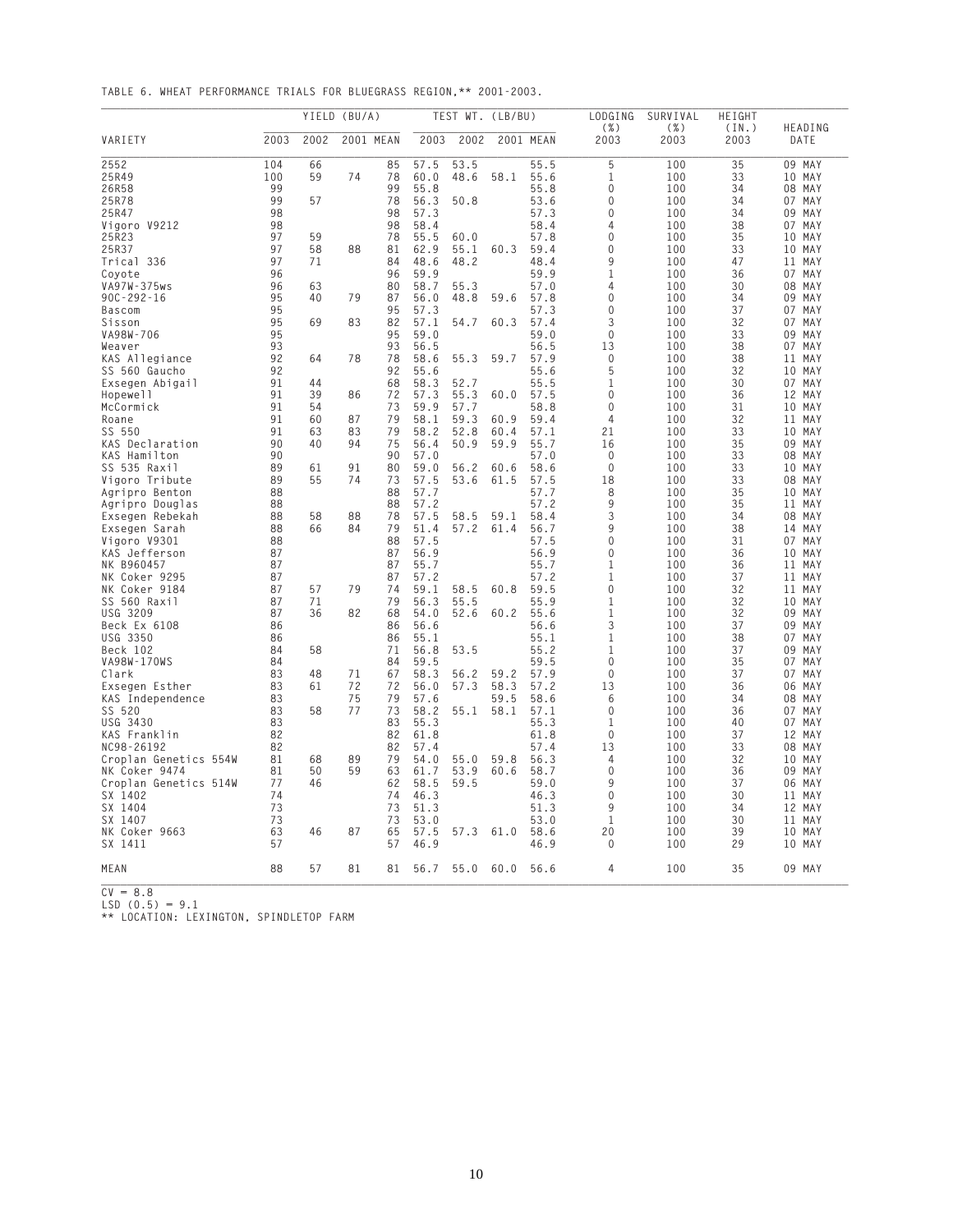**TABLE 7. WHEAT PERFORMANCE TRIALS FOR WESTERN COAL FIELD REGION,\*\* 2001-2003.**

|                                     |          |          | YIELD (BU/A) |           |              | TEST WT. (LB/BU) |              |              | LODGING         | SURVIVAL        | HEIGHT        |                  |
|-------------------------------------|----------|----------|--------------|-----------|--------------|------------------|--------------|--------------|-----------------|-----------------|---------------|------------------|
| VARIETY                             | 2003     | 2002     |              | 2001 MEAN | 2003         | 2002             |              | 2001 MEAN    | $(\% )$<br>2003 | $(\% )$<br>2003 | (IN.)<br>2003 | HEADING<br>DATE  |
| KAS Allegiance                      | 86       | 82       | 97           | 88        | 59.0         | 58.5             | 56.7         | 58.1         | 0               | 100             | 41            | 05 MAY           |
| 25R49                               | 84       | 91       | 89           | 88        | 60.7         | 59.9             | 56.9         | 59.2         | 0               | 100             | 36            | 02 MAY           |
| 25R23                               | 83       | 84       |              | 84        | 60.1         | 60.7             |              | 60.4         | 0               | 100             | 37            | 04 MAY           |
| Croplan Genetics 514W               | 80       | 74       |              | 77        | 58.5         | 59.2             |              | 58.9         | 0               | 100             | 37            | 29 APR           |
| 25R47                               | 79<br>79 |          |              | 79        | 58.7<br>57.4 |                  |              | 58.7         | 0               | 100             | 36<br>37      | 04 MAY           |
| SS 520<br>SS 550                    | 79       | 75<br>77 | 86<br>97     | 80<br>84  | 59.3         | 60.3<br>61.4     | 57.9<br>58.2 | 58.5<br>59.6 | 0<br>0          | 100<br>100      | 34            | 29 APR<br>04 MAY |
| 25R37                               | 77       | 93       | 105          | 92        | 60.5         | 62.1             | 57.7         | 60.1         | 0               | 100             | 36            | 02 MAY           |
| Coyote                              | 77       |          |              | 77        | 61.0         |                  |              | 61.0         | 0               | 100             | 37            | 01 MAY           |
| Agripro Douglas                     | 77       |          |              | 77        | 58.4         |                  |              | 58.4         | 0               | 100             | 37            | 05 MAY           |
| Exsegen Sarah                       | 77       | 86       | 103          | 89        | 60.3         | 62.7             | 55.9         | 59.6         | 0               | 100             | 38            | 07<br>MAY        |
| McCormick                           | 77       | 81       |              | 79        | 61.9         | 61.0             |              | 61.5         | 0               | 100             | 35            | 02 MAY           |
| NK Coker 9663                       | 76       | 79       | 87           | 81        | 60.2         | 59.6             | 58.2         | 59.3         | $\Omega$        | 100             | 41            | 03 MAY           |
| Weaver                              | 76       |          |              | 76        | 58.4         |                  |              | 58.4         | 0               | 100             | 39            | 30 APR           |
| <b>USG 3209</b>                     | 75       | 74       | 91           | 80        | 59.4         | 59.3             | 57.3         | 58.7         | 0               | 100             | 34            | 01 MAY           |
| 2552                                | 74       | 77       |              | 76        | 60.9         | 60.1             |              | 60.5         | 0               | 100             | 36            | 04 MAY           |
| 25R78                               | 74       | 87       |              | 81        | 60.4         | 61.6             |              | 61.0         | 0               | 100             | 36            | 02 MAY           |
| Vigoro Tribute                      | 74       | 81       | 92           | 82        | 61.7         | 61.8             | 59.1         | 60.9         | 0               | 100             | 34            | 02 MAY           |
| USG 3350                            | 74       |          |              | 74        | 58.9         |                  |              | 58.9         | 0               | 100             | 41            | 03 MAY           |
| Vigoro V9212                        | 74       |          |              | 74        | 58.1         |                  |              | 58.1         | 0               | 100             | 38            | 30 APR           |
| 26R58                               | 73       |          |              | 73        | 57.5         |                  |              | 57.5         | 0               | 100             | 35            | MAY<br>04        |
| Bascom                              | 73       |          |              | 73        | 58.6         |                  |              | 58.6         | 0               | 100             | 38            | 30 APR           |
| NK Coker 9295                       | 73       |          |              | 73        | 59.8         |                  |              | 59.8         | $\Omega$        | 100             | 36            | 04 MAY           |
| VA98W-706                           | 73       |          |              | 73        | 59.4         |                  |              | 59.4         | 0               | 100             | 35            | 01 MAY           |
| $90C - 292 - 16$                    | 72       | 77       | 96           | 84        | 59.7         | 59.3             | 57.5         | 58.6         | 0               | 100             | 36            | 03 MAY           |
| Beck Ex 6108                        | 72       |          |              | 72        | 58.9         |                  |              | 58.9         | 0               | 100             | 40            | 03 MAY           |
| Hopewell                            | 72       | 61       | 94           | 76        | 59.2         | 59.9             | 54.2         | 57.8         | 0               | 100             | 35            | 06 MAY           |
| USG 3430                            | 72       |          |              | 72        | 58.4         |                  |              | 58.4         | 0               | 100             | 41            | 01 MAY           |
| KAS Declaration                     | 71       | 73       | 92           | 79        | 59.8         | 60.4             | 55.7         | 58.6         | 0               | 100             | 37            | 02 MAY           |
| Exsegen Esther                      | 71       | 88       | 88           | 82        | 56.6         | 59.7             | 56.3         | 57.5         | 0               | 100             | 37            | 03 MAY           |
| KAS Jefferson                       | 70       |          |              | 70        | 59.9         |                  |              | 59.9         | 0               | 100             | 37            | 04 MAY           |
| VA97W-375ws                         | 70       | 79       |              | 75        | 58.6         | 60.0             |              | 59.3         | 0               | 100             | 34            | 01 MAY           |
| Agripro Benton                      | 69       | 81       |              | 69<br>82  | 59.1<br>58.6 | 58.2             | 57.4         | 59.1<br>58.1 | $\Omega$<br>0   | 100<br>100      | 36            | 03 MAY           |
| Croplan Genetics 554W<br>NK B960457 | 69<br>69 |          | 95           | 69        | 57.8         |                  |              | 57.8         | 0               | 100             | 34<br>39      | 03 MAY<br>03 MAY |
| SS 535 Raxil                        | 69       | 77       | 90           | 79        | 60.3         | 59.7             | 59.0         | 59.7         | 0               | 100             | 34            | 04 MAY           |
| SS 560 Gaucho                       | 69       |          |              | 69        | 58.4         |                  |              | 58.4         | 0               | 100             | 35            | 04 MAY           |
| SS 560 Raxil                        | 69       | 89       |              | 79        | 58.3         | 59.2             |              | 58.7         | 0               | 100             | 33            | 04 MAY           |
| Sisson                              | 69       | 76       | 92           | 79        | 59.7         | 59.4             | 58.7         | 59.3         | 0               | 100             | 34            | 01 MAY           |
| Trical 336                          | 69       | 78       |              | 74        | 52.2         | 54.5             |              | 53.4         | 0               | 100             | 49            | 05 MAY           |
| Exsegen Rebekah                     | 68       | 74       | 89           | 77        | 59.3         | 59.7             | 56.9         | 58.6         | 0               | 100             | 35            | 02 MAY           |
| KAS Independence                    | 67       |          | 82           | 75        | 59.1         |                  | 57.1         | 58.1         | 0               | 100             | 36            | 02 MAY           |
| Roane                               | 67       | 67       | 89           | 74        | 62.1         | 61.3             | 58.4         | 60.6         | $\Omega$        | 100             | 34            | 04 MAY           |
| Clark                               | 66       | 69       | 75           | 70        | 59.1         | 59.4             | 56.5         | 58.3         | 0               | 100             | 38            | 01<br>MAY        |
| KAS Franklin                        | 66       |          |              | 66        | 58.2         |                  |              | 58.2         | 0               | 100             | 37            | MAY<br>06        |
| VA98W-170WS                         | 66       |          |              | 66        | 59.2         |                  |              | 59.2         | 0               | 100             | 35            | 29<br>APR        |
| Beck 102                            | 65       | 79       |              | 72        | 59.0         | 58.8             |              | 58.9         | 0               | 100             | 38            | 03 MAY           |
| KAS Hamilton                        | 65       |          |              | 65        | 59.7         |                  |              | 59.7         | 0               | 100             | 35            | MAY<br>01        |
| NC98-26192                          | 65       |          |              | 65        | 59.2         |                  |              | 59.2         | 0               | 100             | 35            | 02 MAY           |
| NK Coker 9474                       | 65       | 72       | 85           | 74        | 61.1         | 61.9             | 59.6         | 60.9         | 0               | 100             | 36            | 03 MAY           |
| Vigoro V9301                        | 63       |          |              | 63        | 58.6         |                  |              | 58.6         | 0               | 100             | 31            | APR<br>30        |
| Exsegen Abigail                     | 61       | 74       |              | 68        | 58.9         | 59.9             |              | 59.4         | 0               | 100             | 32            | 30 APR           |
| NK Coker 9184                       | 61       | 69       | 93           | 74        | 61.1         | 61.3             | 59.2         | 60.5         | 0               | 100             | 33            | 04 MAY           |
| SX 1407                             | 60       |          |              | 60        | 57.8         |                  |              | 57.8         | 0               | 100             | 33            | 05 MAY           |
| SX 1404                             | 54       |          |              | 54        | 53.8         |                  |              | 53.8         | 0               | 100             | 34            | 05 MAY           |
| SX 1411                             | 49       |          |              | 49        | 54.8         |                  |              | 54.8         | 0               | 100             | 30            | 04 MAY           |
| SX 1402                             | 44       |          |              | 44        | 51.2         |                  |              | 51.2         | 0               | 100             | 30            | 05 MAY           |
| MEAN                                | 71       | 78       | 91           | 74        | 58.9         | 60.1 57.5        |              | 58.8         | 0               | 100             | 36            | 03 MAY           |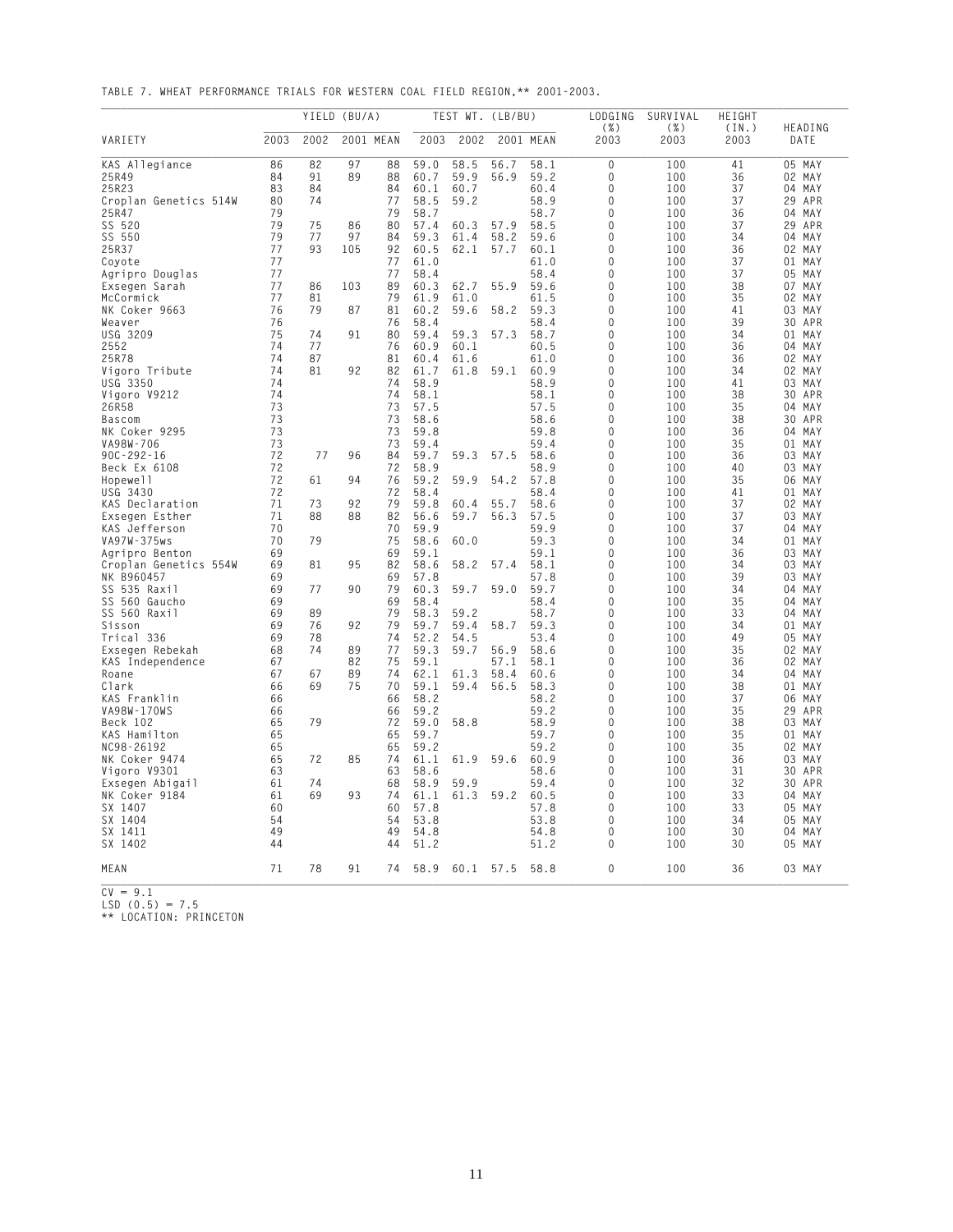**TABLE 8A. WHEAT PERFORMANCE TRIALS FOR SOUTHERN TIER REGION\*, 2000-2002.**

|                                    |      |      | YIELD (BU/A) |      |      |      | TEST WT. (LB/BU) |      | LODGING         | SURVIVAL        | HEIGHT        | HEADING      |
|------------------------------------|------|------|--------------|------|------|------|------------------|------|-----------------|-----------------|---------------|--------------|
| VARIETY                            | 2002 | 2001 | 2000         | MEAN | 2002 | 2001 | 2000             | MEAN | $(\% )$<br>2002 | $(\% )$<br>2002 | (IN.)<br>2002 | DATE<br>2002 |
| Trical 336                         | 93   |      |              | 93   | 51.7 |      |                  | 51.7 | $\Omega$        | 100             | 47            | $4 - MAX$    |
| 25R23                              | 90   |      |              | 90   | 61.1 |      |                  | 61.1 | 0               | 100             | 37            | $7 - MAX$    |
| 25R78                              | 88   |      |              | 88   | 60.2 |      |                  | 60.2 | 0               | 100             | 34            | $1 - MAX$    |
| 25W60                              | 87   | 98   | 78           | 88   | 59.4 | 59.1 | 58.8             | 59.1 | 0               | 100             | 37            | $1 - MAX$    |
| 25R44                              | 85   | 101  |              | 93   | 59.7 | 60.3 |                  | 60.0 | 0               | 100             | 35            | $4 - MAY$    |
| 25R49                              | 85   | 105  |              | 95   | 58.6 | 58.3 |                  | 58.5 | 0               | 100             | 36            | $3 - MAY$    |
| 25R37                              | 84   | 86   |              | 85   | 60.9 | 59.8 |                  | 60.4 | 0               | 100             | 35            | $3 - MAY$    |
| Beck 110                           | 84   |      |              | 84   | 61.0 |      |                  | 61.0 | 0               | 100             | 39            | $2 - MAX$    |
| SS 535 Gaucho                      | 84   | 85   |              | 84   | 60.9 | 60.3 |                  | 60.6 | 0               | 100             | 33            | $3 - MAY$    |
| KAS Declaration                    | 83   | 99   | 77           | 86   | 59.7 | 58.6 | 56.8             | 58.4 | 0               | 100             | 35            | $1 - MAX$    |
| Agripro Foster                     | 82   | 96   | 75           | 84   | 61.2 | 58.8 | 56.0             | 58.7 | 0               | 100             | 36            | $3 - MAY$    |
| 2552                               | 82   |      | 84           | 83   | 59.7 |      | 58.6             | 59.2 | $\mathbf 0$     | 100             | 35            | $3 - MAX$    |
| VA97W-375ws                        | 82   |      |              | 82   | 59.8 |      |                  | 59.8 | 0               | 100             | 32            | $1 - MAX$    |
| KY90C-042-37-1                     | 79   | 94   |              | 87   | 59.5 | 58.9 |                  | 59.2 | 0               | 100             | 37            | $3 - MAY$    |
| Vigoro Tribute                     | 79   | 94   |              | 86   | 62.0 | 61.4 |                  | 61.7 | 0               | 100             | 31            | 2-MAY        |
| Agripro Patton                     | 78   | 92   | 80           | 83   | 58.7 | 59.2 | 56.8             | 58.2 | $\Omega$        | 100             | 36            | $1 - MAX$    |
| SS 560                             | 77   |      |              | 77   | 58.4 |      |                  | 58.4 | 0               | 100             | 33            | $1 - MAX$    |
| Exsegen Rebekah                    | 77   | 85   |              | 81   | 59.7 | 57.3 |                  | 58.5 | 0               | 100             | 35            | $2 - MAX$    |
| 25W33                              | 77   | 97   | 79           | 84   | 57.8 | 56.8 | 55.0             | 56.5 | $\Omega$        | 100             | 35            | $3 - MAX$    |
| SS 535 Raxil                       | 77   | 97   | 70           | 81   | 60.5 | 59.8 | 57.0             | 59.1 | 0               | 100             | 33            | $4 - MAX$    |
| KY91C-261-28                       | 77   | 96   |              | 86   | 59.3 | 58.1 |                  | 58.7 | $\Omega$        | 100             | 36            | $4 - MAY$    |
|                                    | 77   | 96   | 79           | 84   | 58.8 | 57.5 | 53.1             | 56.5 | 0               | 100             | 39            | $3 - MAY$    |
| KAS Allegiance<br>$90C - 292 - 16$ | 76   | 99   | 80           | 85   | 58.4 | 58.7 | 58.5             | 58.5 | 0               | 100             | 34            | $1 - MAX$    |
|                                    | 75   | 98   |              | 87   | 58.4 | 60.1 |                  | 59.2 | 0               | 100             | 40            | $9 - MAY$    |
| Exsegen Sarah<br>SS 550            | 75   | 90   | 74           |      |      |      |                  | 58.0 | 0               | 100             | 34            | $2 - MAX$    |
|                                    |      |      |              | 80   | 58.4 | 58.2 | 57.4             |      |                 |                 |               |              |
| SS EXP 564                         | 75   |      |              | 75   | 58.6 |      |                  | 58.6 | 0               | 100             | 34            | $4 - MAX$    |
| Croplan Genetics 554W              | 74   | 101  |              | 88   | 58.1 | 57.7 |                  | 57.9 | 0               | 100             | 33            | $1 - MAX$    |
| Dixie 900                          | 73   |      |              | 73   | 59.6 |      |                  | 59.6 | 0               | 100             | 39            | $3 - MAY$    |
| 25R24                              | 73   |      |              | 73   | 60.0 |      |                  | 60.0 | 0               | 100             | 34            | $1 - MAX$    |
| Madison                            | 73   | 96   | 71           | 80   | 59.7 | 59.3 | 52.8             | 57.3 | 0               | 100             | 36            | $28 - APR$   |
| Dixie * 9512                       | 73   |      |              | 73   | 60.4 |      |                  | 60.4 | 0               | 100             | 39            | $2 - MAX$    |
| M94*1549-1                         | 73   |      |              | 73   | 58.8 |      |                  | 58.8 | 0               | 100             | 37            | $2 - MAY$    |
| Dixie * 9611                       | 72   |      |              | 72   | 58.9 |      |                  | 58.9 | 0               | 100             | 38            | $2 - MAX$    |
| NK Coker 9663                      | 72   | 92   | 60           | 75   | 59.5 | 59.8 | 58.1             | 59.1 | 0               | 100             | 38            | $2 - MAX$    |
| McCormick                          | 71   |      |              | 71   | 59.9 |      |                  | 59.9 | 0               | 100             | 31            | $3 - MAX$    |
| Century II                         | 71   |      |              | 71   | 59.5 |      |                  | 59.5 | 0               | 100             | 34            | $2 - MAX$    |
| Beck 102                           | 70   |      |              | 70   | 59.9 |      |                  | 59.9 | $\Omega$        | 100             | 36            | $3 - MAX$    |
| Roane                              | 69   | 88   | 71           | 76   | 62.5 | 62.0 | 58.1             | 60.9 | $\Omega$        | 100             | 32            | $5 - MAX$    |
| Exsegen Abigail                    | 68   |      |              | 68   | 56.6 |      |                  | 56.6 | 0               | 100             | 29            | $28 - APR$   |
| <b>USG 3209</b>                    | 67   | 97   | 64           | 76   | 60.6 | 59.7 | 53.5             | 57.9 | $\Omega$        | 100             | 31            | $2 - MAX$    |
| NK Coker 9025                      | 65   | 92   | 55           | 71   | 57.8 | 56.1 | 43.7             | 52.5 | 0               | 100             | 34            | $5 - MAX$    |
| Clark                              | 64   | 76   | 74           | 71   | 59.3 | 58.8 | 56.2             | 58.1 | 0               | 100             | 36            | $2 - MAX$    |
| Sisson                             | 64   | 91   | 68           | 74   | 58.7 | 59.5 | 58.9             | 59.0 | 0               | 100             | 33            | $29 - APR$   |
| Exsegen Esther                     | 63   | 84   |              | 74   | 57.7 | 56.8 |                  | 57.2 | 0               | 100             | 36            | $1 - MAX$    |
| SS 520                             | 61   | 93   | 74           | 76   | 57.7 | 57.4 | 59.8             | 58.3 | 0               | 100             | 33            | $26 - APR$   |
| Hopewell                           | 61   | 96   |              | 78   | 59.3 | 53.2 |                  | 56.2 | 0               | 100             | 36            | 7-MAY        |
| NK Coker 9474                      | 58   | 82   | 66           | 69   | 61.4 | 60.4 | 56.9             | 59.6 | 0               | 100             | 34            | $3 - MAX$    |
| Croplan Genetics 514W              | 58   |      |              | 58   | 57.2 |      |                  | 57.2 | 0               | 100             | 33            | $26 - APR$   |
| NK Coker 9184                      | 54   | 90   |              | 72   | 61.3 | 61.5 |                  | 61.4 | 0               | 100             | 31            | $4 - MAX$    |
| MEAN                               | 74   | 93   | 73           | 79   | 59.3 | 58.8 | 56.1             | 58.7 | 0               | 100             | 35            |              |

**CV = 9.6**

**LSD (0.05) = 8.3**

**\* LOCATION: Logan County**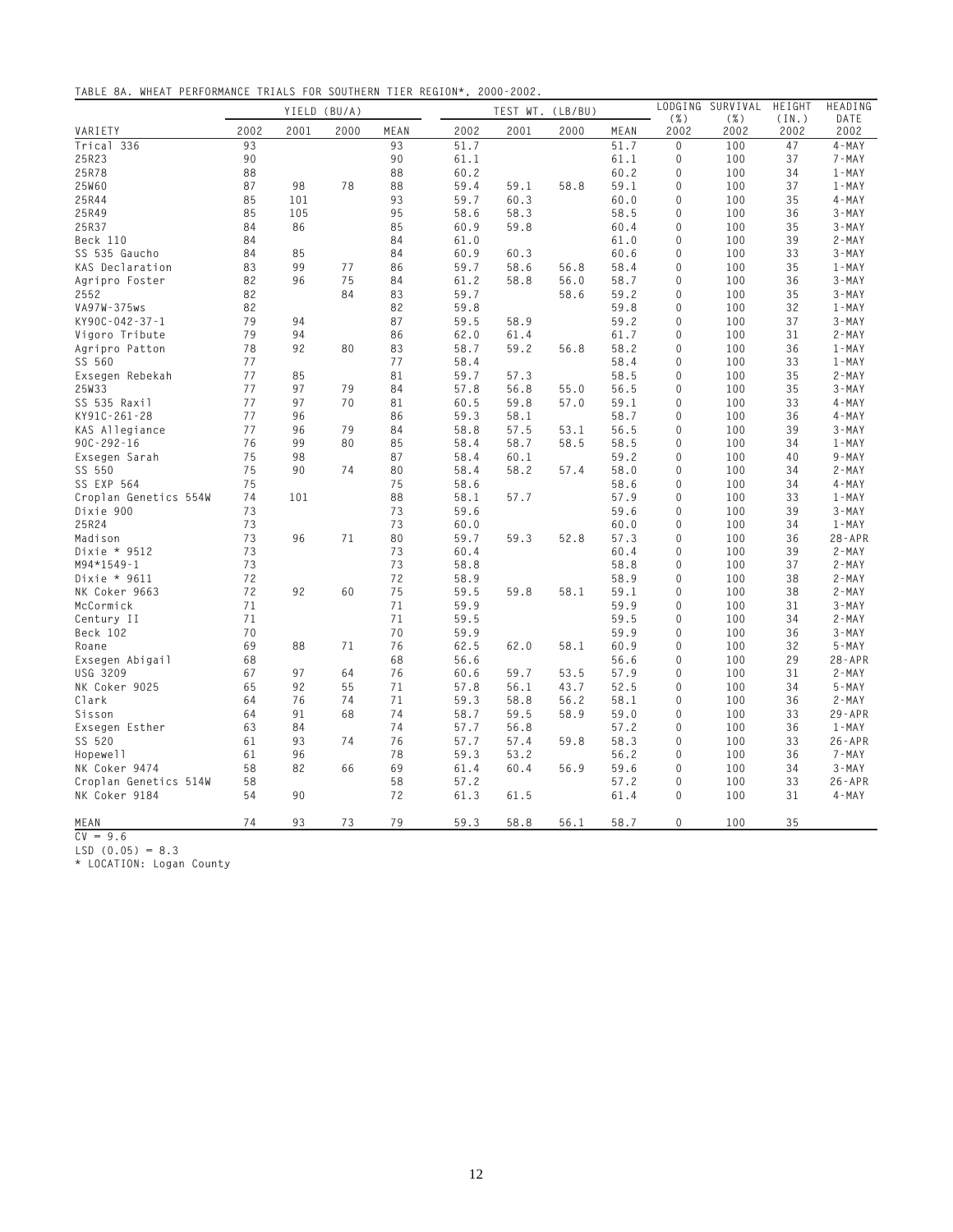**TABLE 8B. WHEAT PERFORMANCE TRIALS FOR SOUTHERN TIER REGION,\*\* 2001-2003.**

|                            | YIELD (BU/A) |          |     | TEST WT. (LB/BU) |                 |                |      | LODGING      | SURVIVAL        | HEIGHT       |               |                  |
|----------------------------|--------------|----------|-----|------------------|-----------------|----------------|------|--------------|-----------------|--------------|---------------|------------------|
| VARIETY                    | 2003         | 2002     |     | 2001 MEAN        | 2003            | 2002           |      | 2001 MEAN    | $(\% )$<br>2003 | ( %)<br>2003 | (IN.)<br>2003 | HEADING<br>DATE  |
| Exsegen Sarah              | 105          | 97       | 92  | 98               | 56.1            | 59.8           | 58.0 | 58.0         | 14              | 100          | 43            | 05 MAY           |
| 25R23                      | 102          | 100      |     | 101              | 54.7            | 62.1           |      | 58.4         | 0               | 100          | 41            | 04 MAY           |
| 25R37                      | 102          | 100      | 90  | 97               | 55.4            | 62.2           | 60.1 | 59.2         | 31              | 100          | 39            | 03 MAY           |
| 2552                       | 99           | 91       |     | 95               | 50.0            | 61.4           |      | 55.7         | 43              | 100          | 41            | 03 MAY           |
| Coyote                     | 99           |          |     | 99               | 54.6<br>48.3    |                |      | 54.6         | 18              | 100          | 41            | 30 APR           |
| Hopewell<br>Trical 336     | 98<br>98     | 88<br>97 | 84  | 90<br>98         | 44.0            | 61.8<br>55.1   | 57.8 | 56.0<br>49.6 | 0<br>23         | 100<br>100   | 43<br>52      | 05 MAY<br>04 MAY |
| 25R49                      | 97           | 99       | 97  | 98               | 54.4            | 61.3           | 60.8 | 58.8         | 25              | 100          | 39            | 03 MAY           |
| 26R58                      | 97           |          |     | 97               | 52.5            |                |      | 52.5         | 40              | 100          | 40            | 03 MAY           |
| McCormick                  | 97           | 84       |     | 91               | 54.0            | 62.6           |      | 58.3         | 30              | 100          | 36            | 02 MAY           |
| 25R78                      | 95           | 103      |     | 99               | 56.0            | 61.1           |      | 58.6         | 29              | 100          | 38            | 01<br>MAY        |
| 25R47                      | 93           |          |     | 93               | 51.6            |                |      | 51.6         | 31              | 100          | 38            | 04 MAY           |
| VA98W-706                  | 93           |          |     | 93               | 53.6            |                |      | 53.6         | 58              | 100          | 37            | 30 APR           |
| Agripro Benton             | 92           |          |     | 92               | 53.1            |                |      | 53.1         | 35              | 100          | 39            | 03 MAY           |
| Vigoro V9212               | 89           |          |     | 89               | 53.0            |                |      | 53.0         | 44              | 100          | 43            | APR<br>30        |
| KAS Franklin               | 88           |          |     | 88               | 51.3            |                |      | 51.3         | 35              | 100          | 41            | 04 MAY           |
| KAS Independence           | 88           |          | 98  | 93               | 50.0            |                | 58.0 | 54.0         | 28              | 100          | 38            | 02 MAY           |
| Roane<br>SS 560 Gaucho     | 88<br>88     | 87       | 85  | 87<br>88         | 50.7<br>52.7    | 63.4           | 59.4 | 57.8<br>52.7 | 48<br>41        | 100<br>100   | 38<br>37      | 04 MAY<br>03 MAY |
| Beck 102                   | 87           | 90       |     | 89               | 48.5            | 61.7           |      | 55.1         | 48              | 100          | 40            | 02 MAY           |
| Croplan Genetics 514W      | 87           | 76       |     | 82               | 47.4            | 59.3           |      | 53.4         | 50              | 100          | 39            | 27<br>APR        |
| Weaver                     | 85           |          |     | 85               | 46.3            |                |      | 46.3         | 63              | 100          | 43            | APR<br>29        |
| Croplan Genetics 554W      | 84           | 87       | 111 | 94               | 47.4            | 59.9           | 58.4 | 55.2         | 53              | 100          | 37            | 03 MAY           |
| KAS Declaration            | 84           | 89       | 93  | 89               | 51.3            | 60.0           | 60.3 | 57.2         | 29              | 100          | 40            | 02 MAY           |
| SX 1404                    | 84           |          |     | 84               | 45.9            |                |      | 45.9         | 74              | 100          | 39            | 04 MAY           |
| Clark                      | 83           | 87       | 79  | 83               | 49.5            | 61.7           | 58.7 | 56.6         | 58              | 100          | 42            | 29 APR           |
| KAS Jefferson              | 83           |          |     | 83               | 52.8            |                |      | 52.8         | 5               | 100          | 42            | 05 MAY           |
| Agripro Douglas            | 82           |          |     | 82               | 50.3            |                |      | 50.3         | 10              | 100          | 40            | 05 MAY           |
| Exsegen Esther             | 82           | 84       | 94  | 87               | 50.9            | 59.1           | 58.0 | 56.0         | 51              | 100          | 40            | 28 APR<br>02 MAY |
| KAS Hamilton<br>NK B960457 | 82<br>81     |          |     | 82<br>81         | 52.2<br>46.6    |                |      | 52.2<br>46.6 | 20<br>31        | 100<br>100   | 37<br>41      | 03<br>MAY        |
| SX 1407                    | 81           |          |     | 81               | 46.1            |                |      | 46.1         | 53              | 100          | 36            | 04 MAY           |
| Vigoro Tribute             | 81           | 83       | 103 | 89               | 52.5            | 63.0           | 61.5 | 59.0         | 49              | 100          | 38            | 02 MAY           |
| Exsegen Rebekah            | 80           | 91       | 85  | 85               | 53.7            | 60.1           | 59.0 | 57.6         | 44              | 100          | 39            | 01 MAY           |
| SS 560 Raxil               | 80           | 87       |     | 84               | 53.6            | 60.8           |      | 57.2         | 78              | 100          | 38            | 04 MAY           |
| Vigoro V9301               | 79           |          |     | 79               | 52.5            |                |      | 52.5         | 76              | 100          | 35            | 28 APR           |
| Exsegen Abigail            | 78           | 68       |     | 73               | 50.5            | 61.6           |      | 56.1         | 71              | 100          | 34            | 29<br>APR        |
| NC98-26192                 | 78           |          |     | 78               | 47.2            |                |      | 47.2         | 65              | 100          | 39            | 02 MAY           |
| USG 3209                   | 78           | 80       | 90  | 83               | 48.6            | 59.3           | 65.1 | 57.7         | 65              | 100          | 37            | 30 APR           |
| KAS Allegiance             | 77           | 97       | 93  | 89               | 52.4            | 60.2           | 57.0 | 56.5         | 33              | 100          | 44            | 04 MAY           |
| $90C - 292 - 16$           | 75<br>75     | 85       | 101 | 88               | 51.8            | 60.2           | 59.3 | 55.6<br>48.8 | 45              | 100          | 39<br>40      | 03<br>MAY        |
| Bascom<br>Beck Ex 6108     | 73           |          |     | 75<br>73         | 48.8<br>45.8    |                |      | 45.8         | 60<br>63        | 100<br>100   | 41            | 01 MAY<br>04 MAY |
| USG 3350                   | 72           |          |     | 72               | 50.4            |                |      | 50.4         | 45              | 100          | 43            | 02 MAY           |
| NK Coker 9663              | 71           | 80       | 89  | 80               | 52.2            | 62.4           | 59.3 | 58.0         | 74              | 100          | 43            | 03 MAY           |
| NK Coker 9474              | 70           | 81       | 76  | 76               | 53.6            | 63.8           | 59.1 | 58.8         | 41              | 100          | 41            | 01 MAY           |
| Sisson                     | 69           | 82       | 91  | 81               | 47.6            | 59.5           | 58.8 | 55.3         | 93              | 100          | 35            | 28<br>APR        |
| VA98W-170WS                | 68           |          |     | 68               | 51.2            |                |      | 51.2         | 65              | 100          | 39            | 29<br>APR        |
| SS 550                     | 67           | 90       | 102 | 86               | 53.6            | 61.5           | 58.6 | 57.9         | 76              | 100          | 37            | 01 MAY           |
| NK Coker 9184              | 66           | 74       | 80  | 73               | 52.7            | 64.0           | 62.9 | 59.9         | 18              | 100          | 39            | 05 MAY           |
| SS 535 Raxil               | 66           | 80       | 97  | 81               | 53.1            | 59.9           | 58.6 | 57.2         | 54              | 100          | 38            | 02<br>MAY        |
| SS 520                     | 65           | 77       | 101 | 81               | 51.6            | 59.5           | 59.5 | 56.9         | 79              | 100          | 40            | 27 APR           |
| NK Coker 9295<br>SX 1411   | 63<br>63     |          |     | 63               | 50.7<br>63 43.3 |                |      | 50.7<br>43.3 | 29<br>65        | 100<br>100   | 40<br>33      | 05 MAY<br>05 MAY |
| VA97W-375ws                | 57           | 91       |     | 74               | 48.4            | 61.0           |      | 54.7         | 51              | 100          | 35            | 28 APR           |
| USG 3430                   | 54           |          |     | 54               | 44.1            |                |      | 44.1         | 51              | 100          | 42            | 29 APR           |
| SX 1402                    | 51           |          |     | 51               | 41.6            |                |      | 41.6         | 86              | 100          | 34            | 04 MAY           |
| MEAN                       | 81           | 87       | 92  | 83               |                 | 50.6 61.0 59.5 |      | 53.5         | 44              | 100          | 39            | 02 MAY           |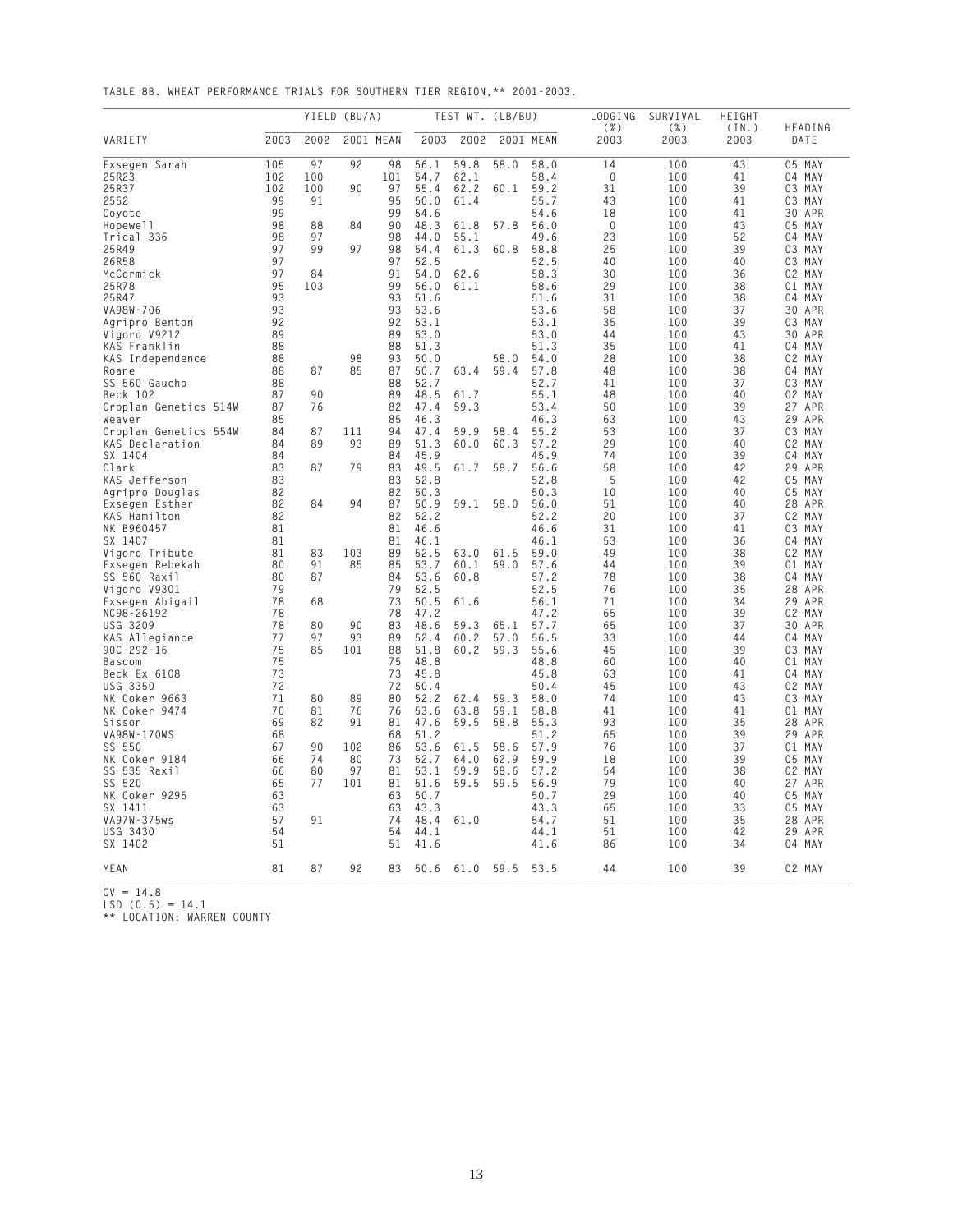|  |  | TABLE 8C. KENTUCKY NO-TILL VARIETY TRIAL LOGAN COUNTY, 2003. |  |  |  |  |  |  |
|--|--|--------------------------------------------------------------|--|--|--|--|--|--|
|--|--|--------------------------------------------------------------|--|--|--|--|--|--|

| NAME                  | YIELD<br>(BU/A) | TEST WT.<br>(LB/BU) | LODGING<br>( %)  | HEIGHT<br>(IN.) | SURVIVAL<br>$(\% )$ | HEADING<br>DATE |
|-----------------------|-----------------|---------------------|------------------|-----------------|---------------------|-----------------|
| 25R47                 | 94.9            | 57.6                | 0                | 37              | 100                 | $1 - MAX$       |
| 25R78                 | 93.5            | 59.6                | $\overline{0}$   | 37              | 100                 | $28 - APR$      |
| 2552                  | 91.6            | 60.6                | 0                | 39              | 100                 | $2 - MAX$       |
| 26R58                 | 90.9            | 58.0                | 0                | 37              | 100                 | $1 - MAX$       |
| 25R37                 | 90.0            | 60.5                | 0                | 37              | 100                 | $30 - APR$      |
| 25R49                 | 88.9            | 60.4                | 0                | 36              | 100                 | $1 - MAX$       |
| Exsegen Sarah         | 88.1            | 60.4                | $\mathbf 0$      | 40              | 100                 | $4 - MAX$       |
| 25R23                 | 88.1            | 60.3                | $\mathbf 0$      | 38              | 100                 | $1 - MAX$       |
| Vigoro V9212          | 87.5            | 58.6                | 15               | 41              | 100                 | $29 - APR$      |
| KAS Allegiance        | 86.4            | 58.3                | 0                | 42              | 100                 | $1 - MAX$       |
| Exsegen Esther        | 86.1            | 55.9                | $\mathbf 0$      | 38              | 100                 | $27 - APR$      |
| USG 3209              | 85.5            | 58.0                | $\boldsymbol{0}$ | 34              | 100                 | $27 - APR$      |
| VA98W-706             | 85.3            | 58.8                | 8                | 34              | 100                 | $26 - APR$      |
| USG 3350              | 84.9            | 58.0                | 5                | 41              | 100                 | $27 - APR$      |
| SS 560 Raxil          | 84.1            | 57.2                | $\mathbf 0$      | 35              | 100                 | $1 - MAX$       |
| Vigoro Tribute        | 83.9            | 61.0                | $\boldsymbol{0}$ | 36              | 100                 | $29 - APR$      |
| Coyote                | 83.8            | 60.6                | 25               | 40              | 100                 | $26 - APR$      |
| KAS Declaration       | 83.8            | 58.6                | 0                | 38              | 100                 | $28 - APR$      |
| Weaver                | 83.7            | 58.0                | $\mathbf 0$      | 40              | 100                 | $28 - APR$      |
| Croplan Genetics 554W | 83.1            | 57.0                | $\mathbf 0$      | 36              | 100                 | $1 - MAX$       |
| KAS Hamilton          | 82.8            | 58.4                | 0                | 36              | 100                 | $27 - APR$      |
| Beck Ex 6108          | 81.9            | 58.2                | $\Omega$         | 40              | 100                 | $29 - APR$      |
| KAS Franklin          | 81.6            | 59.9                | $\Omega$         | 39              | 100                 | $2 - MAX$       |
| Hopewell              | 81.3            | 59.2                | 0                | 40              | 100                 | $2 - MAX$       |
| Beck 102              | 81.1            | 57.5                | 0                | 40              | 100                 | $30 - APR$      |
| SS 560 Gaucho         | 80.7            | 56.9                | $\Omega$         | 36              | 100                 | $2 - MAX$       |
| 25W60                 | 80.6            | 57.8                | $\mathbf 0$      | 40              | 100                 | $30 - APR$      |
| <b>Bascom</b>         | 79.9            | 57.7                | 11               | 40              | 100                 | $29 - APR$      |
| McCormick             | 79.2            | 61.0                | $\overline{4}$   | 35              | 100                 | $30 - APR$      |
| USG 3430              | 79.0            | 58.2                | 15               | 41              | 100                 | $26 - APR$      |
| NK B960457            | 78.5            | 56.4                | 13               | 40              | 100                 | $30 - APR$      |
| Agipro Benton         | 78.3            | 57.7                | 0                | 38              | 100                 | $2 - MAX$       |
| Roane                 | 78.1            | 60.7                | $\mathbf 0$      | 36              | 100                 | $1 - MAX$       |
| VA97W-375ws           | 77.8            | 56.9                | 5                | 34              | 100                 | $26 - APR$      |
| VA98W-170WS           | 77.6            | 57.8                | 36               | 39              | 100                 | $25 - APR$      |
| SS 550                | 77.4            | 58.3                | 8                | 35              | 100                 | $28 - APR$      |
| Exsegen Rebekah       | 76.2            | 58.3                | $\Omega$         | 37              | 100                 | $29 - APR$      |
| Vigoro V9301          | 75.8            | 57.0                | 13               | 34              | 100                 | $25 - APR$      |
| KAS Jefferson         | 75.7            | 58.5                | $\mathbf 0$      | 41              | 100                 | $2 - MAX$       |
| SX 1407               | 75.5            | 58.8                | $\mathbf 0$      | 33              | 100                 | $3 - MAX$       |
| NK Coker 9295         | 75.3            | 57.5                | $\Omega$         | 38              | 100                 | $2 - MAX$       |
| Agripro Douglas       | 75.1            | 56.7                | 0                | 38              | 100                 | $3 - MAX$       |
| NK Coker 9474         | 74.9            | 60.9                | 4                | 40              | 100                 | $28 - APR$      |
| Sisson                | 74.8            | 59.1                | 8                | 34              | 100                 | $25 - APR$      |
| Trical 336            | 74.2            | 51.8                | 0                | 50              | 100                 | $2 - MAX$       |
| KAS Independence      | 73.8            | 58.7                | $\overline{0}$   | 37              | 100                 | $30 - APR$      |
| SX 1404               | 73.2            | 56.6                | 0                | 36              | 100                 | $3 - MAX$       |
| NK Coker 9184         | 72.5            | 61.0                | $\mathbf 0$      | 35              | 100                 | $1 - MAX$       |
| Croplan Genetics 514W | 70.3            | 56.3                | $\boldsymbol{0}$ | 39              | 100                 | $25 - APR$      |
| Exsegen Abigail       | 69.8            | 57.8                | 21               | 33              | 100                 | $26 - APR$      |
| NK Coker 9663         | 69.5            | 58.3                | 56               | 42              | 100                 | $30 - APR$      |
| SS 535 Raxil          | 68.9            | 59.3                | 18               | 36              | 100                 | $30 - APR$      |
| SS 520                | 68.0            | 56.1                | $\boldsymbol{0}$ | 39              | 100                 | $24 - APR$      |
| Clark                 | 66.4            | 57.7                | 0                | 40              | 100                 | $27 - APR$      |
| SX 1411               | 64.1            | 55.4                | 0                | 31              | 100                 | $2 - MAX$       |
| SX 1402               | 59.1            | 53.6                | 8                | 32              | 100                 | $2 - MAX$       |
| MEAN                  | 79.5            | 58.2                | 5                | 38              | 100                 | 29              |

**Yield CV = 7**

**Yield LSD (0.05) = 6.5**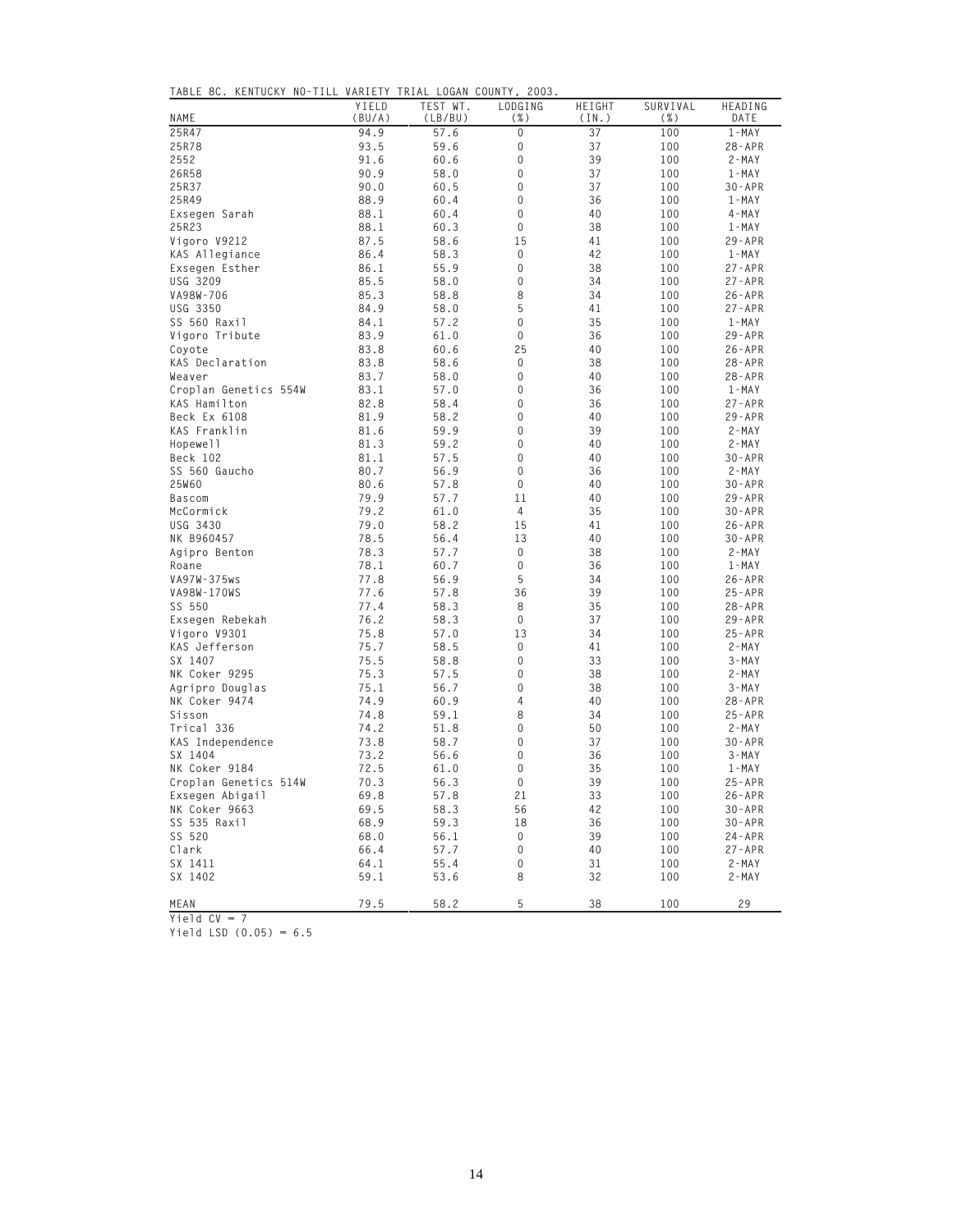**TABLE 9. WHEAT PERFORMANCE TRIALS FOR NORTH CENTRAL REGION,\*\* 2001-2003.**

|                       |      |      | YIELD (BU/A) |    |         | TEST WT. (LB/BU) |      |           | LODGING<br>$(\% )$ | SURVIVAL<br>$(\% )$ | HEIGHT<br>(IN.) | HEADING   |
|-----------------------|------|------|--------------|----|---------|------------------|------|-----------|--------------------|---------------------|-----------------|-----------|
| VARIETY               | 2003 | 2002 | 2001 MEAN    |    | 2003    | 2002             |      | 2001 MEAN | 2003               | 2003                | 2003            | DATE      |
| Vigoro V9212          | 96   |      |              | 96 | 56.6    |                  |      | 56.6      | 0                  | 100                 | 37              | 09 MAY    |
| Trical 336            | 91   | 29   |              | 60 | 50.9    | 46.9             |      | 48.9      | 0                  | 100                 | 46              | 09 MAY    |
| KAS Allegiance        | 89   | 63   | 96           | 83 | 58.1    | 54.6             | 58.3 | 57.0      | 0                  | 100                 | 38              | 12 MAY    |
| Exsegen Sarah         | 88   | 48   | 94           | 77 | 55.3    | 57.1             | 58.4 | 56.9      | 0                  | 100                 | 37              | 15 MAY    |
| Sisson                | 88   | 65   | 90           | 81 | 56.7    | 48.3             | 57.5 | 54.2      | 0                  | 100                 | 33              | 07 MAY    |
| 26R58                 | 86   |      |              | 86 | 55.9    |                  |      | 55.9      | 0                  | 100                 | 33              | 08 MAY    |
| Vigoro Tribute        | 86   | 61   | 84           | 77 | 59.4    | 52.0             | 59.5 | 57.0      | $\mathbf{0}$       | 100                 | 32              | 09 MAY    |
| 25R37                 | 85   | 44   | 96           | 75 | 57.9    | 51.8             | 60.2 | 56.6      | 0                  | 100                 | 32              | 09 MAY    |
| Hopewell              | 85   | 53   | 94           | 77 | 57.2    | 56.7             | 57.2 | 57.0      | 0                  | 100                 | 35              | 14 MAY    |
| SS 560 Gaucho         | 84   |      |              | 84 | 55.7    |                  |      | 55.7      | 0                  | 100                 | 32              | MAY<br>11 |
| NK Coker 9663         | 83   | 63   | 88           | 78 | 57.2    | 54.4             | 60.1 | 57.2      | $\Omega$           | 100                 | 40              | 11 MAY    |
| USG 3209              | 83   | 43   | 88           | 71 | 54.9    | 51.2             | 58.0 | 54.7      | 0                  | 100                 | 33              | 10 MAY    |
| Weaver                | 83   |      |              | 83 | 56.7    |                  |      | 56.7      | $\Omega$           | 100                 | 38              | 08 MAY    |
| 2552                  | 82   | 50   |              | 66 | 58.5    | 53.2             |      | 55.9      | 0                  | 100                 | 32              | 12 MAY    |
| 25R78                 | 82   | 56   |              | 69 | 55.6    | 53.1             |      | 54.4      | 0                  | 100                 | 33              | 07 MAY    |
| KAS Declaration       | 82   | 34   | 83           | 66 | 52.7    | 50.3             | 58.2 | 53.7      | 0                  | 100                 | 35              | 09 MAY    |
| USG 3350              | 82   |      |              | 82 | 55.7    |                  |      | 55.7      | $\mathbf{0}$       | 100                 | 37              | 08 MAY    |
| 25R23                 | 81   | 54   |              | 68 | 56.4    | 56.7             |      | 56.6      | 0                  | 100                 | 34              | 11 MAY    |
| McCormick             | 81   | 53   |              | 67 | 61.7    | 50.5             |      | 56.1      | 0                  | 100                 | 29              | 09 MAY    |
| NK B960457            | 81   |      |              | 81 | 55.3    |                  |      | 55.3      | 0                  | 100                 | 35              | 12 MAY    |
| 25R49                 | 80   | 59   | 91           | 77 | 58.2    | 54.9             | 58.7 | 57.3      | $\Omega$           | 100                 | 32              | 09 MAY    |
| <b>Bascom</b>         | 80   |      |              | 80 | 56.7    |                  |      | 56.7      | 0                  | 100                 | 36              | 08 MAY    |
| Croplan Genetics 514W | 80   | 60   |              | 70 | 52.2    | 54.3             |      | 53.3      | $\Omega$           | 100                 | 35              | 07 MAY    |
| SS 535 Raxil          | 80   | 53   | 89           | 74 | 58.7    | 56.8             | 60.5 | 58.7      | 0                  | 100                 | 31              | 11 MAY    |
| SS 550                | 80   | 46   | 86           | 71 | 56.0    | 51.5             | 58.9 | 55.5      | 0                  | 100                 | 29              | 10 MAY    |
| Clark                 | 78   | 62   | 61           | 67 | 56.7    | 54.4             | 57.8 | 56.3      | 0                  | 100                 | 35              | 09 MAY    |
| Roane                 | 78   | 44   | 91           | 71 | 59.1    | 58.6             | 60.3 | 59.3      | 0                  | 100                 | 31              | 12 MAY    |
| Beck Ex 6108          | 77   |      |              | 77 | 56.0    |                  |      | 56.0      | 0                  | 100                 | 36              | 09 MAY    |
| Croplan Genetics 554W | 77   | 58   | 92           | 76 | 54.9    | 55.4             | 57.9 | 56.1      | 0                  | 100                 | 30              | 12 MAY    |
| Exsegen Abigail       | 77   | 57   |              | 67 | 57.5    | 53.1             |      | 55.3      | 0                  | 100                 | 29              | 07 MAY    |
|                       | 77   | 38   | 86           | 67 | 56.8    | 55.2             | 59.3 | 57.1      | $\Omega$           | 100                 | 33              | 08 MAY    |
| Exsegen Rebekah       |      |      |              |    |         |                  |      |           | 0                  |                     |                 |           |
| NK Coker 9295         | 77   |      |              | 77 | 56.7    |                  |      | 56.7      | $\Omega$           | 100                 | 34              | 14 MAY    |
| KAS Independence      | 75   |      | 82           | 79 | 56.5    |                  | 59.4 | 58.0      |                    | 100                 | 33              | 08 MAY    |
| SS 520                | 75   | 60   | 90           | 75 | 55.3    | 54.5             | 57.4 | 55.7      | 0                  | 100                 | 33              | 08 MAY    |
| USG 3430              | 75   |      |              | 75 | 55.3    |                  |      | 55.3      | 0                  | 100                 | 34              | 08 MAY    |
| Beck 102              | 74   | 58   |              | 66 | 54.8    | 52.9             |      | 53.9      | 0                  | 100                 | 34              | 09 MAY    |
| Agripro Benton        | 73   |      |              | 73 | 56.6    |                  |      | 56.6      | 0                  | 100                 | 32              | 11 MAY    |
| Agripro Douglas       | 73   |      |              | 73 | 56.2    |                  |      | 56.2      | 0                  | 100                 | 34              | 13 MAY    |
| 25R47                 | 72   |      |              | 72 | 56.9    |                  |      | 56.9      | 0                  | 100                 | 32              | 10 MAY    |
| $90C - 292 - 16$      | 72   | 35   | 80           | 76 | 56.8    | 29.3             | 58.5 | 57.7      | 0                  | 100                 | 33              | 09 MAY    |
| Coyote                | 72   |      |              | 72 | 58.2    |                  |      | 58.2      | $\Omega$           | 100                 | 35              | 07 MAY    |
| KAS Franklin          | 71   |      |              | 71 | 57.1    |                  |      | 57.1      | 0                  | 100                 | 34              | 13 MAY    |
| NK Coker 9474         | 71   | 51   | 76           | 66 | 59.2    | 54.3             | 60.6 | 58.0      | 0                  | 100                 | 35              | 09 MAY    |
| VA97W-375ws           | 71   | 54   |              | 63 | 52.6    | 51.5             |      | 52.1      | 0                  | 100                 | 32              | 09 MAY    |
| SS 560 Raxil          | 69   | 67   |              | 68 | 52.3    | 56.3             |      | 54.3      | 0                  | 100                 | 29              | 11 MAY    |
| VA98W-170WS           | 69   |      |              | 69 | 56.1    |                  |      | 56.1      | 0                  | 100                 | 34              | 07 MAY    |
| Exsegen Esther        | 68   | 44   | 77           | 63 | 54.6    | 50.2             | 57.5 | 54.1      | 0                  | 100                 | 33              | 07 MAY    |
| KAS Jefferson         | 68   |      |              | 68 | 52.7    |                  |      | 52.7      | 0                  | 100                 | 33              | 10 MAY    |
| NK Coker 9184         | 67   | 50   | 85           | 67 | 57.9    | 56.4             | 61.5 | 58.6      | 0                  | 100                 | 29              | 12 MAY    |
| Vigoro V9301          | 66   |      |              | 66 | 56.7    |                  |      | 56.7      | 0                  | 100                 | 29              | 07 MAY    |
| VA98W-706             | 65   |      |              | 65 | 55.3    |                  |      | 55.3      | $\Omega$           | 100                 | 28              | 10 MAY    |
| SX 1402               | 64   |      |              | 64 | 48.9    |                  |      | 48.9      | 0                  | 100                 | 28              | 12 MAY    |
| SX 1404               | 64   |      |              | 64 | 50.9    |                  |      | 50.9      | U                  | 100                 | 30              | 15 MAY    |
| NC98-26192            | 62   |      |              |    | 62 59.7 |                  |      | 59.7      | 0                  | 100                 | 32              | 09 MAY    |
| SX 1407               | 61   |      |              | 61 | 54.0    |                  |      | 54.0      | 0                  | 100                 | 29              | 12 MAY    |
| KAS Hamilton          | 58   |      |              | 58 | 56.4    |                  |      | 56.4      | 0                  | 100                 | 32              | 08 MAY    |
| SX 1411               | 45   |      |              | 45 | 46.1    |                  |      | 46.1      | 0                  | 100                 | 28              | 12 MAY    |
| MEAN                  | 76   | 53   | 86           | 72 | 55.8    | 53.6 58.9        |      | 55.6      | 0                  | 100                 | 33              | 10 MAY    |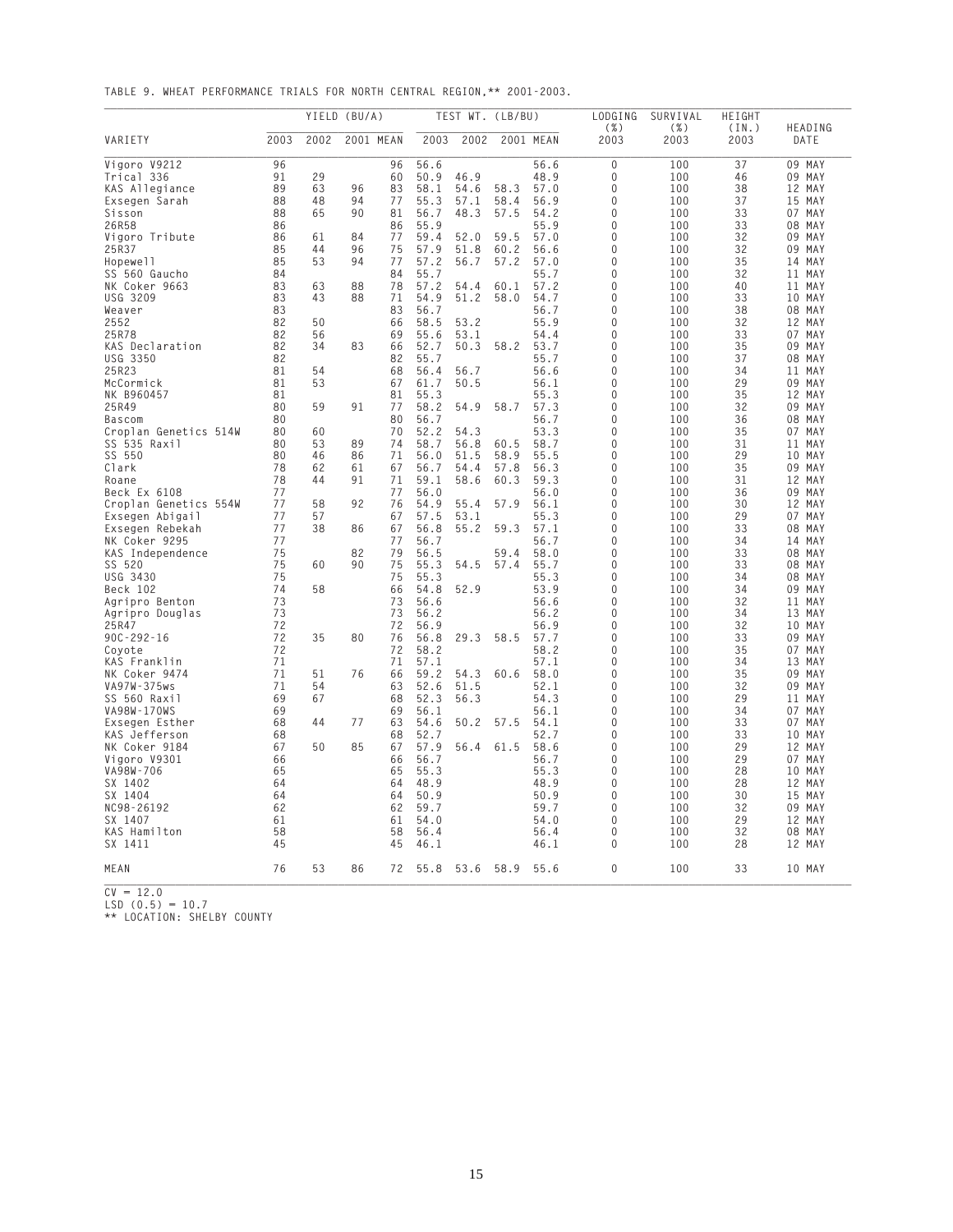**TABLE 10. WHEAT PERFORMANCE TRIALS FOR NO-TILL WEST KENTUCKY REGION,\*\* 2001-2003.**

|                       |      |      | YIELD (BU/A) |           |      | TEST WT. (LB/BU) |      |           | LODGING         | SURVIVAL        | HEIGHT        |                 |
|-----------------------|------|------|--------------|-----------|------|------------------|------|-----------|-----------------|-----------------|---------------|-----------------|
| VARIETY               | 2003 | 2002 |              | 2001 MEAN | 2003 | 2002             |      | 2001 MEAN | $(\% )$<br>2003 | $(\% )$<br>2003 | (IN.)<br>2003 | HEADING<br>DATE |
| SS 560 Raxil          | 86   | 73   |              | 80        | 57.1 | 60.0             |      | 58.5      | 0               | 100             | 36            | 02 MAY          |
| 25R78                 | 85   | 72   |              | 79        | 57.0 | 61.0             |      | 59.0      | 0               | 100             | 36            | 30 APR          |
| Exsegen Sarah         | 83   | 78   | 73           | 78        | 58.0 | 57.7             | 54.0 | 56.6      | $\Omega$        | 100             | 40            | 07 MAY          |
| Weaver                | 83   |      |              | 83        | 57.4 |                  |      | 57.4      | 0               | 100             | 40            | 02 MAY          |
| Croplan Genetics 514W | 82   | 71   |              | 77        | 56.5 | 58.8             |      | 57.7      | 5               | 100             | 37            | 28 APR          |
| SS 520                | 82   | 68   | 69           | 73        | 57.1 | 59.8             | 58.7 | 58.5      | $\mathbf{1}$    | 100             | 37            | 29 APR          |
| 25R37                 | 81   | 77   | 86           | 81        | 59.2 | 61.7             | 58.7 | 59.9      | 0               | 100             | 35            | 03 MAY          |
| 25R47                 | 81   |      |              | 81        | 57.4 |                  |      | 57.4      | 0               | 100             | 36            | 04 MAY          |
| <b>Bascom</b>         | 81   |      |              | 81        | 57.1 |                  |      | 57.1      | 0               | 100             | 39            | 01 MAY          |
| Exsegen Esther        | 81   | 75   | 65           | 74        | 57.8 | 59.0             | 58.9 | 58.6      | 0<br>$\Omega$   | 100             | 37            | 01 MAY          |
| SS 560 Gaucho         | 81   |      |              | 81        | 57.3 |                  |      | 57.3      |                 | 100             | 35            | 04 MAY          |
| VA98W-706             | 81   |      |              | 81        | 58.3 |                  |      | 58.3      | 0               | 100             | 35            | 02 MAY          |
| 2552                  | 81   | 73   |              | 77        | 59.4 | 60.4             |      | 59.9      | 0               | 100             | 37            | 03 MAY          |
| Agripro Benton        | 80   |      |              | 80        | 57.7 |                  |      | 57.7      | 0               | 100             | 38            | 03 MAY          |
| USG 3430              | 80   |      |              | 80        | 58.3 |                  |      | 58.3      | 0               | 100             | 42            | 02 MAY          |
| 26R58                 | 79   |      |              | 79        | 57.9 |                  |      | 57.9      | 0               | 100             | 36            | 03 MAY          |
| Beck 102              | 79   | 68   |              | 74        | 57.1 | 59.9             |      | 58.5      | $\Omega$        | 100             | 39            | 02 MAY          |
| USG 3350              | 79   |      |              | 79        | 58.1 |                  |      | 58.1      | $\Omega$        | 100             | 41            | 02 MAY          |
| 25R23                 | 78   | 85   |              | 82        | 58.6 | 63.0             |      | 60.8      | $\Omega$        | 100             | 38            | 05 MAY          |
| 25R49                 | 78   | 83   | 64           | 75        | 60.0 | 60.3             | 54.7 | 58.3      | 0               | 100             | 36            | 02 MAY          |
| KAS Declaration       | 78   | 70   |              | 74        | 58.5 | 59.6             |      | 59.1      | 0               | 100             | 37            | 03 MAY          |
| McCormick             | 78   | 71   |              | 75        | 59.4 | 61.9             |      | 60.7      | $\Omega$        | 100             | 34            | 02 MAY          |
| Beck Ex 6108          | 77   |      |              | 77        | 57.7 |                  |      | 57.7      | 0               | 100             | 40            | 02 MAY          |
| Vigoro V9212          | 77   |      |              | 77        | 56.1 |                  |      | 56.1      | 0               | 100             | 40            | 02 MAY          |
| Covote                | 76   |      |              | 76        | 58.8 |                  |      | 58.8      | 3               | 100             | 38            | 29<br>APR       |
| SS 550                | 76   | 69   | 76           | 74        | 57.7 | 60.4             | 58.8 | 59.0      | 3               | 100             | 34            | 03 MAY          |
| Trical 336            | 76   | 74   |              | 75        | 50.1 | 52.7             |      | 51.4      | 20              | 100             | 50            | 04 MAY          |
| 25W60                 | 75   | 69   | 70           | 71        | 57.7 | 59.5             | 57.4 | 58.2      | 0               | 100             | 39            | 03 MAY          |
| KAS Allegiance        | 75   | 76   |              | 76        | 57.9 | 58.2             |      | 58.1      | $\mathbf 0$     | 100             | 41            | 05 MAY          |
| Roane                 | 75   | 62   | 68           | 68        | 61.3 | 61.9             | 60.7 | 61.3      | $\Omega$        | 100             | 37            | 03 MAY          |
| VA98W-170WS           | 75   |      |              | 75        | 56.6 |                  |      | 56.6      | 13              | 100             | 36            | 29 APR          |
| NK B960457            | 74   |      |              | 74        | 54.3 |                  |      | 54.3      | $\Omega$        | 100             | 40            | 03 MAY          |
| <b>USG 3209</b>       | 74   | 67   | 72           | 71        | 57.8 | 60.1             | 58.1 | 58.7      | $\mathbf 0$     | 100             | 34            | 02<br>MAY       |
| VA97W-375ws           | 74   | 70   |              | 72        | 57.2 | 59.8             |      | 58.5      | $\Omega$        | 100             | 34            | 02 MAY          |
| Sisson                | 73   | 69   | 70           | 71        | 57.3 | 60.4             | 59.3 | 59.0      | 1               | 100             | 33            | 02 MAY          |
| Croplan Genetics 554W | 72   | 77   | 74           | 74        | 54.6 | 60.1             | 52.0 | 55.6      | 0               | 100             | 36            | 04 MAY          |
| KAS Jefferson         | 72   |      |              | 72        | 57.9 |                  |      | 57.9      | 0               | 100             | 40            | 03 MAY          |
| NK Coker 9663         | 72   | 71   | 66           | 70        | 58.8 | 61.5             | 58.0 | 59.4      | 41              | 100             | 42            | 03 MAY          |
| Clark                 | 71   | 56   | 59           | 62        | 59.1 | 59.3             | 57.7 | 58.7      | $\mathbf 0$     | 100             | 39            | 02 MAY          |
| Agripro Douglas       | 71   |      |              | 71        | 56.2 |                  |      | 56.2      | $\Omega$        | 100             | 38            | 05 MAY          |
| NK Coker 9295         | 70   |      |              | 70        | 53.5 |                  |      | 53.5      | 0               | 100             | 38            | 04 MAY          |
| KAS Franklin          | 70   |      |              | 70        | 58.0 |                  |      | 58.0      | 0               | 100             | 38            | 06 MAY          |
| KAS Hamilton          | 70   |      |              | 70        | 58.6 |                  |      | 58.6      | 0               | 100             | 35            | 02 MAY          |
| Hopewell              | 70   | 62   | 69           | 67        | 57.7 | 60.5             | 55.3 | 57.8      | 0               | 100             | 39            | 07 MAY          |
| NK Coker 9184         | 70   | 62   | 66           | 66        | 59.3 | 61.6             | 60.7 | 60.5      | 0               | 100             | 34            | 05 MAY          |
| SS 535 Raxil          | 70   | 68   | 69           | 69        | 57.6 | 61.5             | 59.5 | 59.5      | 3               | 100             | 35            | 03 MAY          |
| Exsegen Rebekah       | 68   | 68   | 70           | 69        | 58.7 | 61.4             | 58.2 | 59.4      | $\Omega$        | 100             | 36            | 02 MAY          |
| NK Coker 9474         | 67   | 60   | 65           | 64        | 59.9 | 62.8             | 61.0 | 61.2      | 0               | 100             | 40            | 03 MAY          |
| Exsegen Abigail       | 66   | 60   |              | 63        | 56.6 | 60.0             |      | 58.3      | 0               | 100             | 33            | 30<br>APR       |
| KAS Independence      | 65   |      | 70           | 68        | 58.9 |                  | 58.9 | 58.9      | 0               | 100             | 36            | 03<br>MAY       |
| SX 1407               | 65   |      |              | 65        | 55.7 |                  |      | 55.7      | 0               | 100             | 33            | 06 MAY          |
| SX 1404               | 63   |      |              | 63        | 53.2 |                  |      | 53.2      | $\Omega$        | 100             | 36            | 06 MAY          |
| Vigoro Tribute        | 63   | 71   | 67           | 67        | 59.2 | 63.1             | 58.1 | 60.1      | 1               | 100             | 36            | 03 MAY          |
| Vigoro V9301          | 63   |      |              | 63        | 54.5 |                  |      | 54.5      | 14              | 100             | 33            | 29<br>APR       |
| SX 1411               | 54   |      |              | 54        | 50.5 |                  |      | 50.5      | $\Omega$        | 100             | 30            | 04 MAY          |
| SX 1402               | 52   |      |              | 52        | 47.9 |                  |      | 47.9      | 0               | 100             | 30            | 04 MAY          |
| MEAN                  | 74   | 70   | 69           | 73        | 57.2 | 60.2             | 57.9 | 57.6      | $\overline{c}$  | 100             | 37            | 03 MAY          |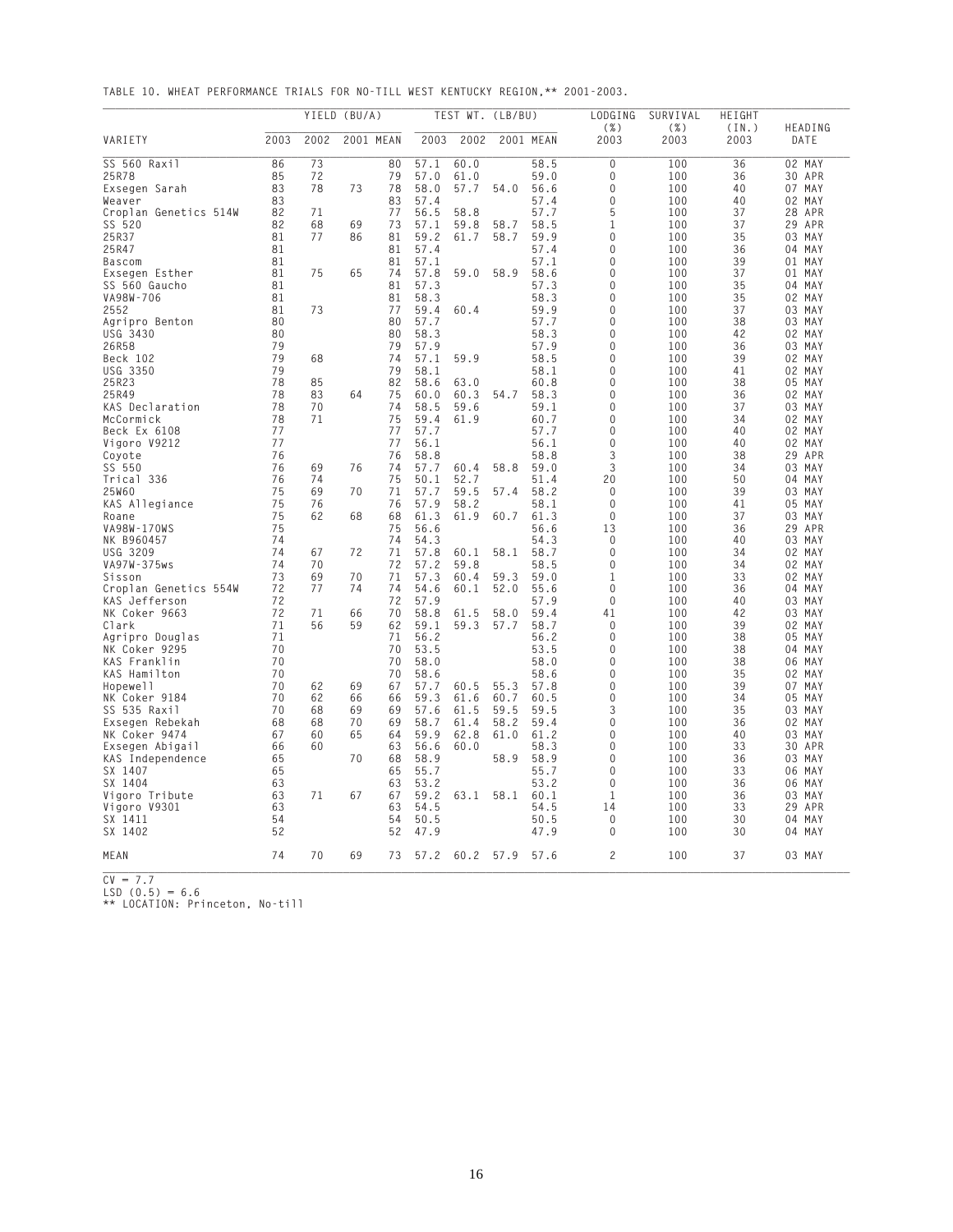**TABLE 11. WHEAT PERFORMANCE TRIALS FOR NO-TILL NORTH CENTRAL REGION,\* 2000-2002.**

|                       |      | YIELD (BU/A) |      |      |      | TEST WT. (LB/BU) |      |      |              | LODGING SURVIVAL | HEIGHT        | HEADING           |
|-----------------------|------|--------------|------|------|------|------------------|------|------|--------------|------------------|---------------|-------------------|
| VARIETY               | 2002 | 2001         | 2000 | MEAN | 2002 | 2001             | 2000 | MEAN | ( %)<br>2002 | $(\%)$<br>2002   | (IN.)<br>2002 | DATE<br>2002      |
| M94*1549-1            | 68   |              |      | 68   | 56.1 |                  |      | 56.1 | $\Omega$     | 100              | 37            | $7 - MAX$         |
| Clark                 | 61   | 63           | 86   | 70   | 52.2 | 58.2             | 54.8 | 55.1 | $\mathbf 0$  | 100              | 34            | $4 - MAX$         |
| Sisson                | 57   | 74           | 75   | 68   | 56.4 | 59.3             | 55.4 | 57.0 | $\mathbf 0$  | 100              | 31            | $4 - MAX$         |
| Croplan Genetics 554W | 56   | 72           |      | 64   | 54.3 | 57.6             |      | 56.0 | 0            | 100              | 32            | $6 - MAX$         |
| Agripro Foster        | 56   | 64           | 99   | 73   | 55.4 | 59.2             | 55.9 | 56.8 | $\mathbf 0$  | 100              | 33            | $8 - MAX$         |
| Dixie * 9512          | 55   |              |      | 55   | 53.0 |                  |      | 53.0 | $\mathbf 0$  | 100              | 35            | $4 - MAX$         |
| Beck 110              | 55   |              |      | 55   | 57.2 |                  |      | 57.2 | $\mathbf 0$  | 100              | 36            | $7 - MAX$         |
| Beck 102              | 54   |              |      | 54   | 53.0 |                  |      | 53.0 | $\mathbf 0$  | 100              | 34            | $6 - MAX$         |
| SS 560                | 53   |              |      | 53   | 53.9 |                  |      | 53.9 | $\mathbf 0$  | 100              | 31            | 7-MAY             |
| Dixie 900             | 52   |              |      | 52   | 53.9 |                  |      | 53.9 | $\mathbf 0$  | 100              | 36            | $6 - MAX$         |
| Agripro Patton        | 51   | 71           | 76   | 66   | 53.4 | 59.5             | 56.6 | 56.5 | $\Omega$     | 100              | 33            | $4 - MAX$         |
| KAS Allegiance        | 50   |              |      | 50   | 55.6 |                  |      | 55.6 | $\mathbf 0$  | 100              | 36            | $8 - MAX$         |
| 25R78                 | 50   |              |      | 50   | 44.7 |                  |      | 44.7 | $\mathbf 0$  | 100              | 34            | $7 - MAX$         |
| NK Coker 9663         | 49   | 62           | 91   | 68   | 52.9 | 60.1             | 54.1 | 55.7 | 0            | 100              | 33            | $6 - MAX$         |
| SS 535 Gaucho         | 49   | 76           |      | 62   | 55.4 | 60.5             |      | 58.0 | 0            | 100              | 30            | $6 - MAX$         |
| SS 535 Raxil          | 49   | 71           | 89   | 70   | 54.6 | 61.0             | 55.7 | 57.1 | 0            | 100              | 30            | $6 - MAX$         |
| Hopewell              | 48   | 76           |      | 62   | 55.9 | 58.5             |      | 57.2 | $\mathbf 0$  | 100              | 35            | $10 - MAX$        |
| 25R49                 | 48   | 77           |      | 62   | 52.6 | 57.9             |      | 55.3 | $\Omega$     | 100              | 35            | $8 - MAX$         |
| 2552                  | 47   |              | 98   | 72   | 52.6 |                  | 58.9 | 55.8 | $\Omega$     | 100              | 34            | $8 - MAX$         |
| VA97W-375ws           | 46   |              |      | 46   | 50.5 |                  |      | 50.5 | $\mathbf 0$  | 100              | 31            | $7 - MAX$         |
| 25R24                 | 46   |              |      | 46   | 54.5 |                  |      | 54.5 | 0            | 100              | 31            | $7 - MAX$         |
| Exsegen Esther        | 45   | 72           |      | 59   | 48.1 | 58.9             |      | 53.5 | $\mathbf 0$  | 100              | 35            | $6 - MAX$         |
| SS 520                | 45   | 81           | 91   | 73   | 53.8 | 58.8             | 54.4 | 55.7 | $\mathbf 0$  | 100              | 30            | $2 - MAX$         |
| NK Coker 9184         | 45   | 66           |      | 55   | 54.6 | 61.1             |      | 57.9 | $\mathbf 0$  | 100              | 32            | $8 - MAX$         |
| Exsegen Sarah         | 45   | 76           |      | 60   | 57.0 | 57.7             |      | 57.4 | $\mathbf 0$  | 100              | 37            | $2 - MAX$         |
| SS 550                | 44   | 73           | 86   | 68   | 51.6 | 59.0             | 54.1 | 54.9 | $\mathbf 0$  | 100              | 30            | $6 - MAX$         |
| Madison               | 44   | 64           | 90   | 66   | 50.6 | 58.8             | 60.0 | 56.5 | $\mathbf 0$  | 100              | 34            | $3 - MAX$         |
| Tribute               | 43   | 73           |      | 58   | 51.4 | 59.5             |      | 55.5 | $\Omega$     | 100              | 30            | $7 - MAX$         |
| SS EXP 564            | 42   |              |      | 42   | 50.4 |                  |      | 50.4 | $\mathbf 0$  | 100              | 32            | $9 - MAX$         |
| Exsegen Abigail       | 42   |              |      | 42   | 51.7 |                  |      | 51.7 | $\mathbf 0$  | 100              | 26            | $3 - MAX$         |
| NK Coker 9474         | 41   | 68           | 85   | 65   | 50.6 | 61.8             | 56.1 | 56.2 | $\mathbf 0$  | 100              | 32            | $6 - MAX$         |
| Croplan Genetics 514W | 41   |              |      | 41   | 54.6 |                  |      | 54.6 | 0            | 100              | 31            | $4 - MAX$         |
| Century II            | 41   |              |      | 41   | 52.7 |                  |      | 52.7 | $\mathbf 0$  | 100              | 30            | $8 - MAX$         |
| Roane                 | 39   | 66           | 101  | 69   | 56.5 | 60.2             | 57.3 | 58.0 | 0            | 100              | 33            | $9 - MAX$         |
| 25W33                 | 38   | 76           | 103  | 72   | 50.4 | 58.6             | 51.9 | 53.6 | $\Omega$     | 100              | 32            | $8 - MAX$         |
| 25W60                 | 37   | 80           |      | 58   | 50.5 | 58.3             |      | 54.4 | 0            | 100              | 35            | $6 - MAX$         |
| McCormick             | 36   |              |      | 36   | 53.3 |                  |      | 53.3 | $\mathbf 0$  | 100              | 31            | $8 - MAX$         |
| Exsegen Rebekah       | 36   | 72           |      | 54   | 51.1 | 59.3             |      | 55.2 | $\mathbf 0$  | 100              | 34            | 7-MAY             |
| KAS Declaration       | 33   |              |      |      | 44.2 |                  |      |      | $\mathbf 0$  | 100              | 33            | $6 - MAX$         |
| 25R37                 | 33   | 81           |      | 57   | 50.9 | 60.5             |      | 55.7 | $\mathbf 0$  | 100              | 33            | $7 - MAX$         |
| USG 3209              | 33   | 76           | 90   | 66   | 51.1 | 57.7             | 55.3 | 54.7 | $\mathbf 0$  | 100              | 29            | $9 - MAX$         |
| NK Coker 9025         | 32   | 67           | 93   | 64   | 52.5 | 56.8             | 53.1 | 54.1 | $\mathbf 0$  | 100              | 34            | $10 - \text{MAY}$ |
| 25R44                 | 30   | 72           |      | 51   | 53.8 | 58.7             |      | 56.3 | $\mathbf 0$  | 100              | 34            | $9 - MAX$         |
| Dixie * 9611          | 29   |              |      | 29   | 53.8 |                  |      | 53.8 | 0            | 100              | 38            | $10 - MAX$        |
| 25R23                 | 27   |              |      | 27   | 52.7 |                  |      | 52.7 | 0            | 100              | 35            | $11 - MAX$        |
| Trical 336            | 24   |              |      | 24   | 45.5 |                  |      | 45.5 | 0            | 100              | 47            | $10 - MAX$        |
| MEAN                  | 44   | 72           | 90   | 57   | 52.6 | 59.1             | 55.6 | 54.6 | 0            | 100              | 33            |                   |

**CV = 16 LSD (0.05) = 8.3**

**Location = Shelby County**

**2003 test was not harvested**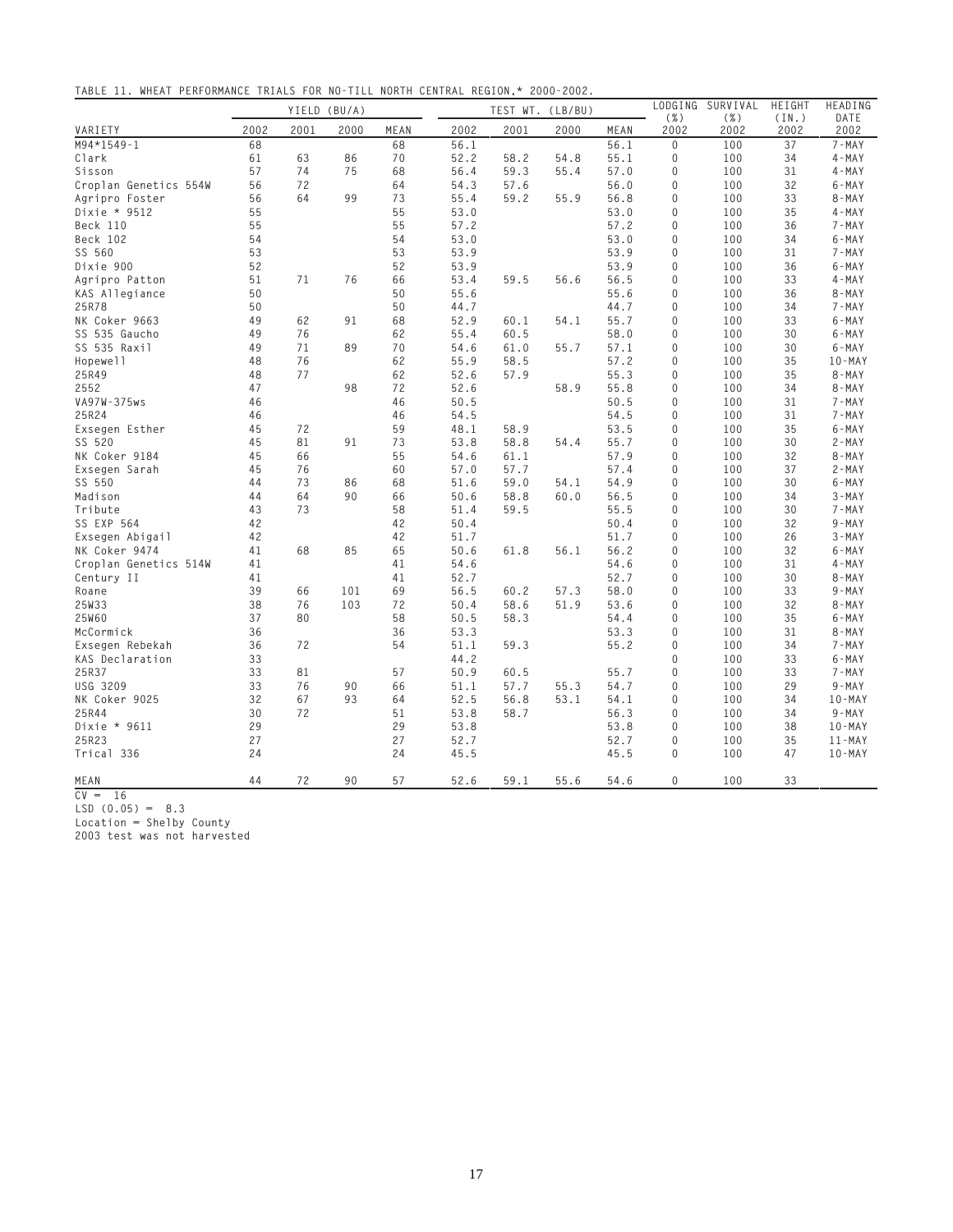| UISEASE                      |            | KAIINGS UF WHEAT VAKIETIES |              | LEAF BLOTCH |                           |
|------------------------------|------------|----------------------------|--------------|-------------|---------------------------|
|                              |            | FUSARIUM HEAD BLIGHT (FHB) |              |             | CALLOWAY CO.              |
|                              |            | FHB INDEX                  |              | DON         | $0 = BEST;$               |
| VARIETY                      | UNION CO.  | LEXINGTON                  | PRINCETON    | (PPM)       | $5 = WORST$               |
| Clark<br>Roane               | 2.6        | 15.8                       | 22.5         | 3.9         | 4<br>3                    |
|                              | 0.4        | 13.2                       | 16.9         | 5.4         | 4                         |
| Hopewell                     | 0.5        | 13.7                       | 25.0         | 5.1         | $\overline{4}$            |
| Sisson                       | 3.6        | 9.0                        | 34.4         | 4.2         |                           |
| KAS Independence             | 1.4        | 10.2                       | 14.4         | 3.3         | 3                         |
| Exsegen Esther               | 2.5        | 33.7                       | 40.0         | 7.4         | 3                         |
| Exsegen Rebekah              | 1.0        | 12.2                       | 28.8         | 3.0         | 3<br>3                    |
| Exsegen Sarah                | 0.2        | 7.7                        | 16.7         | 5.6         | $^{\star}$                |
| Exsegen Abigail              | 3.6        | 13.7                       | 30.2         | 2.9         | 3                         |
| SS 560 Gaucho                | 1.7        | 20.3                       | 23.3         | 4.6         |                           |
| SS 560 Raxil                 | 1.2        | 18.3                       | 22.4         | 6.6         | 3                         |
| SS 535                       | 3.0        | 15.1                       | 45.0         | 6.8         | 3<br>3                    |
| SS 520                       | 9.8        | 49.6                       | 29.7         | 2.8         | 4                         |
| SS 550                       | 1.1        | 12.0                       | 21.8         | 4.8         | 3                         |
| Agripro Douglas              | 0.6        | 30.7                       | 27.8         | 4.3         |                           |
| Agripro Benton               | 0.7        | 15.5                       | 30.6         | 5.7         | 3<br>3                    |
| NK Coker 9663                | 1.5        | 27.6                       | 14.4         | 3.9         |                           |
| NK Coker 9474                | 1.0        | 8.4                        | 49.8         | 4.5         | 3                         |
| NK Coker 9184                | 1.5        | 24.1                       | 11.8         | 6.4         | 3                         |
| NK Coker 9295                | 1.6        | 15.2                       | 41.5         | 6.2         | 3                         |
| NK Coker B960457             | 2.2        | 22.1                       | 38.7         | 3.5         | 4                         |
| CG 514W                      | 6.3        | 46.8                       | 47.5         | 6.2         | $\overline{c}$            |
| CG 554W                      | 1.6        | 24.6                       | 42.4         | 4.9         | 3                         |
| Beck 102                     | 1.4        | 18.7                       | 8.7          | 0.7         | 3                         |
| Beck 6108                    | 1.3        | 12.6                       | 17.3         | 2.6         | 5                         |
| USG 3209                     | 1.6        | 12.5                       | 45.0         | 6.0         | 3                         |
| USG 3430                     | 2.3        | 25.3                       | 21.6         | 3.9         | 3<br>3                    |
| USG 3350                     | 1.5        | 22.3                       | 24.3         | 1.5         |                           |
| Vigoro Tribute               | 0.8<br>0.9 | 30.2                       | 23.6         | 3.6<br>3.7  | 3<br>3                    |
| Vigoro V9212<br>Vigoro V9301 | 1.7        | 13.7<br>46.0               | 12.1         | 3.3         | $\star$                   |
| McCormick                    | 0.4        | 26.1                       | 40.9<br>39.3 | 2.4         | 3                         |
| VA97W-375ws                  | 8.8        | 42.0                       | 7.7          | 4.1         | 3                         |
| VA98W-706                    | 3.4        | 30.9                       | 42.0         | 4.8         | 4                         |
| VA98W-170WS                  | 7.6        | 32.7                       | 37.8         | 3.5         | 3                         |
| Coyote                       | 0.4        | 22.6                       | 43.3         | 2.8         | 3                         |
| 25R78                        | 2.6        | 25.4                       | 37.4         | 4.8         | 3                         |
| 25R23                        | 0.2        | 17.1                       | 17.9         | 4.5         | 3                         |
| 25R37                        | 0.3        | 12.7                       | 33.3         | 3.6         | 3                         |
| 25R49                        | 0.5        | 8.3                        | 10.4         | 5.5         | 3                         |
| 25R47                        | 1.3        | 13.0                       | 36.3         | 6.0         | $\overline{c}$            |
| 26R58                        | 1.1        | 32.1                       | 34.0         | 3.8         | 4                         |
| KAS Jefferson                | 0.5        | 19.7                       | 19.2         | 5.1         | 3                         |
| KAS Franklin                 | 0.3        | 30.0                       | 10.1         | 4.6         | 4                         |
| 2552                         | 0.4        | 13.1                       | 23.0         | 5.4         | 3                         |
| SX 1407                      | 0.7        | 26.3                       | 17.5         | 7.3         | 5                         |
| SX 1411                      | 2.7        | 44.4                       | 28.3         | 7.0         | 5                         |
| SX 1404                      | 0.2        | 19.0                       | 28.7         | 5.6         | 4                         |
| SX 1402                      | 8.7        | 24.5                       | 37.1         | 6.0         | $^{\star}$                |
| Bascom                       | $0.7\,$    | 18.1                       | 20.1         | 6.9         | $\mathfrak{Z}$            |
| Weaver                       | 0.8        | 18.0                       | 22.2         | 1.9         | 3                         |
| NC98-26192                   | 1.0        | 37.3                       | 19.2         | 5.7         | $\overline{4}$            |
| Trical 336                   | 0.0        | 2.1                        | 6.1          | 0.2         | $\ensuremath{\mathsf{3}}$ |
| KAS Hamilton                 | 1.2        | 13.5                       | 33.8         | 4.0         | $\ensuremath{\mathsf{3}}$ |
| KAS Allegiance               | 0.5        | 9.8                        | 22.8         | 3.8         | $\overline{4}$            |
| KAS Declaration              | 0.7        | 27.2                       | 31.5         | 5.1         | $\ensuremath{\mathsf{3}}$ |
| $90C - 292 - 16$             | 1.1        | 9.8                        | 38.3         | 5.6         | 3                         |

**TABLE 12. DISEASE RATINGS OF WHEAT VARIETIES IN 2003.**

 **Lexington and Princeton data were collected in an irrigated, inoculated nursery. The FHB index reflects both incidence and severity. Logan County data were based on natural infection.**

 **Deoxynivalenol (vomitoxin) concentration, Lexington only.** 

**\* Variety not rated.**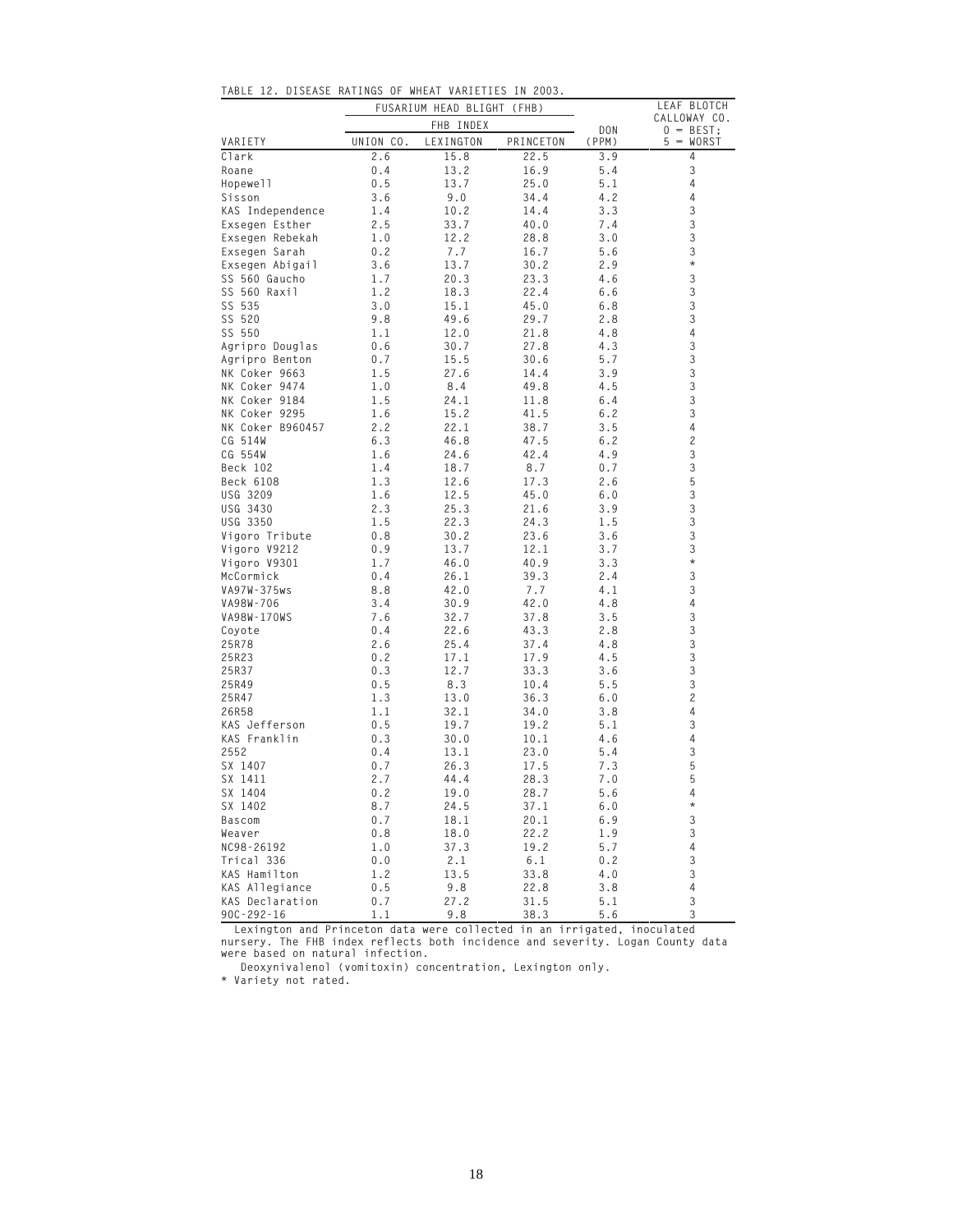**TABLE 13. CHARACTERISTICS OF BARLEY TESTED IN 2003.**

|           | TABLE 13. UMAKAUTERISTIUS UF BAKLET TESTED |         | IN ZUUS. |          |        |         |
|-----------|--------------------------------------------|---------|----------|----------|--------|---------|
|           |                                            | RELEASE | YIELD    | TEST WT. | HEIGHT | LODGING |
| NAME      | SOURCE                                     | DATE    | (BU/A)   | (LB/BU)  | (IN.)  | $(\%)$  |
| VA97B-388 | Virginia Tech                              | ΝA      | 85.1     | 43.4     | 39     | 49      |
| VA00H-137 | Virginia Tech                              | ΝA      | 73.9     | 47.1     | 38     | 51      |
| Price     | Virginia Tech                              | 2002    | 97.0     | 40.5     | 37     | 37      |
| Nomini    | Virginia Tech                              | 1994    | 87.3     | 39.8     | 41     | 48      |
| Callao    | Virginia Tech                              | 1994    | 82.5     | 40.5     | 32     | 77      |
| MEAN      |                                            |         | 85.2     | 42.3     | 37     | 52.4    |
|           |                                            |         |          |          |        |         |

**TABLE 14. BARLEY PERFORMANCE TRIALS FOR SOUTHERN TIER REGION,\* 2001-2003.**

|           |      |                          | YIELD (BU/A)             |      |      | TEST<br>WT. | (LB/BU)                  |      | LODGING      | SURVIVAL     | HEIGHT        | HEADING      |
|-----------|------|--------------------------|--------------------------|------|------|-------------|--------------------------|------|--------------|--------------|---------------|--------------|
| VARIETY   | 2003 | 2002                     | 2001                     | Mean | 2003 | 2002        | 2001                     | MEAN | ( %)<br>2003 | (96)<br>2003 | (IN.)<br>2003 | DATE<br>2003 |
| Price     | 91.4 | 106                      | 120                      | 106  | 38.7 | 47.1        | 48.9                     | 44.9 | 49           | 100          | 38            | 18-APR       |
| Nomini    | 90.1 | 81                       | 110                      | 94   | 39.4 | 44.5        | 46.6                     | 43.5 | 50           | 100          | 42            | $17 - APR$   |
| VA97B-388 | 88.9 | 96                       | 105                      | 97   | 42.8 | 49.8        | 49.2                     | 47.3 | 73           | 100          | 39            | $20 - APR$   |
| Callao    | 80.8 | 93                       | 69                       | 81   | 40.9 | 45.8        | 47.8                     | 44.8 | 54           | 100          | 31            | $19 - APR$   |
| VA00H-137 | 65.2 | $\overline{\phantom{0}}$ | $\overline{\phantom{a}}$ | 65   | 46.2 |             | $\overline{\phantom{a}}$ | 46.2 | 51           | 100          | 39            | $22 - APR$   |
| MEAN      | 83   | 94                       | 101                      |      | 41.6 | 46.8        | 48.1                     |      | 55           | 100          | 37.8          | $19 - APR$   |

**CV = 11.6**

**LSD (0.05) = 12.2 \* Warren County**

**TABLE 15. BARLEY PERFORMANCE TRIALS FOR SOUTHERN TIER REGION,\* 2001-2003.**

|           |       |      | YIELD (BU/A) |      |      |      | TEST WT. (LB/BU) | LODGING<br>( %) | SURVIVAL<br>$( \% )$ | HEIGHT<br>(IN.) |      |
|-----------|-------|------|--------------|------|------|------|------------------|-----------------|----------------------|-----------------|------|
| VARIETY   | 2003  | 2002 | 2001         | MEAN | 2003 | 2002 | 2001             | MEAN            | 2003                 | 2003            | 2003 |
| Price     | 102.5 | 88   | 134          | 108  | 42.2 | 47.0 | 49.0             | 46.1            | 24                   | 100             | 35   |
| Nomini    | 84.5  | 22   | 103          | 70   | 40.1 | 41.0 | 47.5             | 42.9            | 46                   | 100             | 39   |
| Callao    | 84.2  | 73   | 85           | 81   | 40.1 | 49.0 | 49.1             | 46.1            | 99                   | 100             | 33   |
| VA00H-137 | 82.7  |      |              | 83   | 47.9 |      |                  | 47.9            | 51                   | 100             | 36   |
| VA97B-388 | 81.4  | 106  | 131          | 106  | 43.9 | 48.0 | 49.2             | 47.0            | 24                   | 100             | 38   |
| MEAN      | 87    | 72   | 113          |      | 42.8 | 46.3 | 48.7             |                 | 48.8                 | 100             | 36.2 |

**CV = 13.9**

**LSD (0.05) = 15.2**

**\* Logan County**